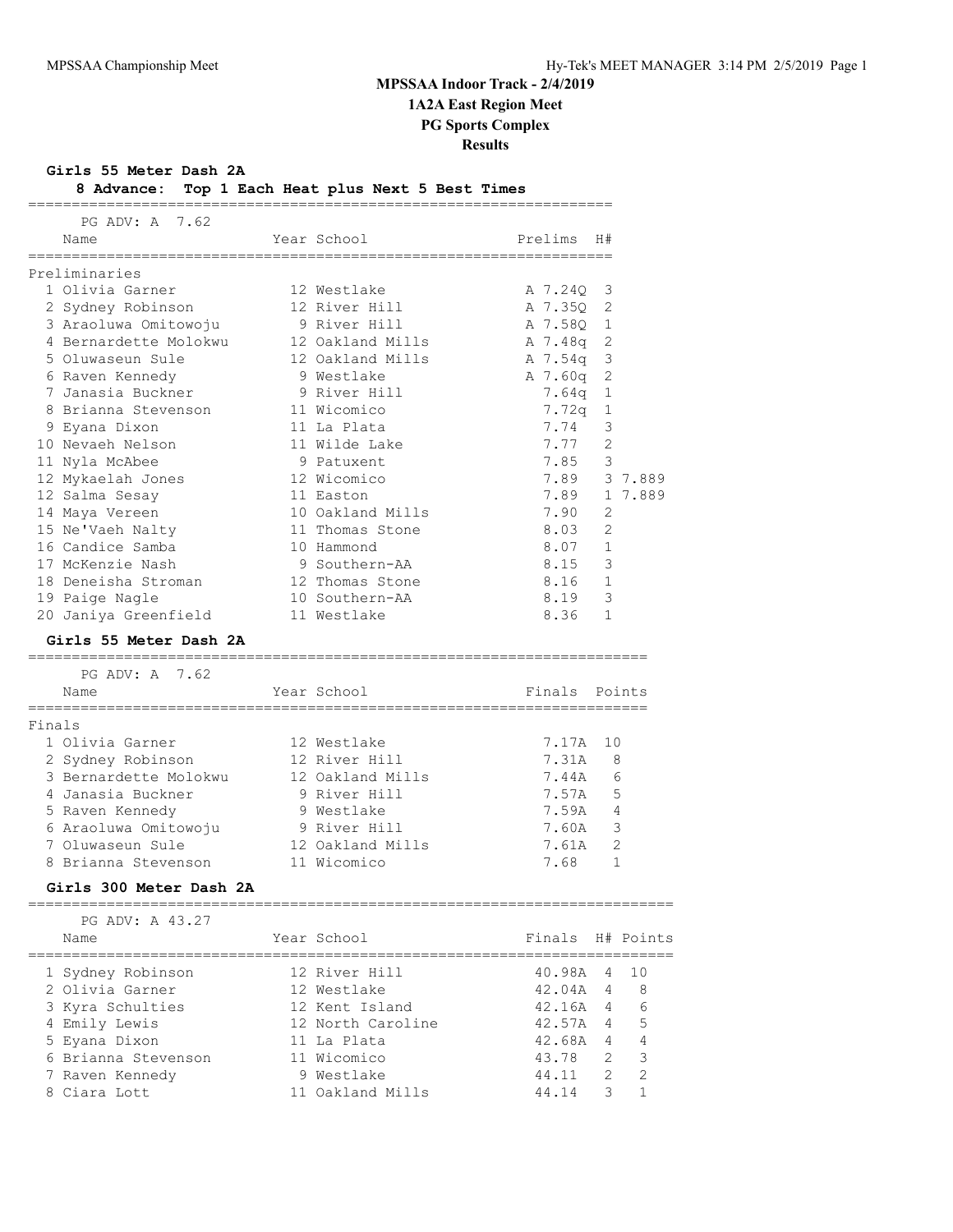**Results**

### **....Girls 300 Meter Dash 2A**

| 9 Bernardette Molokwu | 12 Oakland Mills  | 44.50 | 4            | 44.496 |
|-----------------------|-------------------|-------|--------------|--------|
| 10 Araoluwa Omitowoju | 9 River Hill      | 44.50 | 3            | 44.498 |
| 11 Cheyenne Daniels   | 11 La Plata       | 45.24 | 2            |        |
| 12 Janasia Buckner    | 9 River Hill      | 45.75 | 3            |        |
| 13 Emma Puleo         | 11 Southern-AA    | 46.40 | 3            |        |
| 14 Alana Oppermann    | 10 Oakland Mills  | 46.59 | 2            |        |
| 15 McKenzie Nash      | 9 Southern-AA     | 46.81 | 1            | 46.802 |
| 16 Nevaeh Nelson      | 11 Wilde Lake     | 46.81 | 3            | 46.806 |
| 17 Megan Boyce        | 9 Marriotts Ridge | 46.86 | 2            |        |
| 18 Miranda Walton     | 12 Easton         | 47.15 | $\mathbf{1}$ |        |
| 19 Princess Taylor    | 9 Thomas Stone    | 48.34 |              |        |
|                       |                   |       |              |        |

#### **Girls 500 Meter Run 2A** ==========================================================================

| PG ADV: A 1:23.04<br>Name | Year School                                                         | Finals H# Points |                |                     |
|---------------------------|---------------------------------------------------------------------|------------------|----------------|---------------------|
| 1 Emily Lewis             | =====================================<br>12 North Caroline 1:18.76A |                  | 4              | 10                  |
| 2 Kyra Schulties          | 12 Kent Island                                                      | 1:20.61A         | $\overline{4}$ | 8                   |
| 3 Sydney Robinson         | 12 River Hill                                                       | 1:22.54A         |                | 6<br>$\overline{4}$ |
| 4 Pearl Sutton            | 11 North Caroline                                                   | 1:23.72          | 4              | 5                   |
| 5 Samantha Cash           | 10 North Caroline 1:25.07                                           |                  | $\overline{4}$ | 4                   |
| 6 Fiona Mulligan          | 12 Kent Island                                                      | 1:25.34          | $\overline{4}$ | 3                   |
| 7 Cassidy Cashman         | 9 Parkside                                                          | 1:25.62          | 3              | 2                   |
| 8 Eyana Dixon             | 11 La Plata                                                         | 1:26.38          | 3              | $\overline{1}$      |
| 9 Megan Boyce             | 9 Marriotts Ridge                                                   | 1:27.12          | $\overline{2}$ |                     |
| 10 Cheyenne Daniels       | 1:27.38<br>11 La Plata                                              |                  | 3              |                     |
| 11 Kristen Barrett        | 10 Wicomico                                                         | 1:28.46          | $\overline{2}$ |                     |
| 12 Arianna Marshall       | 9 Oakland Mills 1:29.43                                             |                  | $\overline{2}$ |                     |
| 13 Justine Willey         | 11 Patuxent                                                         | 1:30.70          | $\overline{2}$ |                     |
| 14 Hannah Burgee          | 9 Southern-AA                                                       | 1:31.50          | $\overline{2}$ |                     |
| 15 Megan Davey            | 10 Parkside                                                         | 1:31.73          | $\mathbf{1}$   |                     |
| 16 Brianna Douglas        | 12 Calvert                                                          | 1:31.74          | $\mathbf{1}$   |                     |
| 17 Jenna Lodhi            | 9 Calvert                                                           | 1:32.31          | $\mathbf{1}$   |                     |
| 18 Emma Puleo             | 11 Southern-AA                                                      | 1:33.23          | $\mathbf 1$    |                     |
| 19 Princess Taylor        | 9 Thomas Stone                                                      | 1:33.91          | $\mathbf{1}$   |                     |
| 20 Angel Christou         | 12 Wilde Lake                                                       | 1:34.46          | 3              |                     |
| 21 Jules Biggam           | 10 Kent Island                                                      | 1:37.02          | $\overline{2}$ |                     |

#### **Girls 800 Meter Run 2A**

==========================================================================

|  | PG ADV: A 2:30.51     |                  |                  |                |               |
|--|-----------------------|------------------|------------------|----------------|---------------|
|  | Name                  | Year School      | Finals H# Points |                |               |
|  |                       |                  |                  |                |               |
|  | 1 Kyra Schulties      | 12 Kent Island   | $2:26.98A$ 2 10  |                |               |
|  | 2 Brittney Douglas    | 12 Calvert       | $2:30.55$ 2      |                | - 8           |
|  | 3 Fiona Mulligan      | 12 Kent Island   | $2:30.62$ 2      |                | 6             |
|  | 4 Katie Melesko       | 11 Glenelg       | 2:35.38          | 2              | 5             |
|  | 5 Katharina Coen      | 10 Hammond       | 2:36.10          | $\mathcal{L}$  | 4             |
|  | 6 Katherine Kitzinger | 11 River Hill    | 2:36.21          | $\mathcal{L}$  | 3             |
|  | 7 Justine Willey      | 11 Patuxent      | 2:37.58          | $\mathfrak{D}$ | $\mathcal{P}$ |
|  | 8 Kristen Prince      | 9 Calvert        | 2:38.13          | $\mathcal{L}$  |               |
|  | 9 Caitlyn Wenholz     | 11 Oakland Mills | 2:38.79          | $\mathfrak{D}$ |               |
|  | 10 Raaya Khleif       | 12 River Hill    | 2:39.29          | $\mathcal{P}$  |               |
|  |                       |                  |                  |                |               |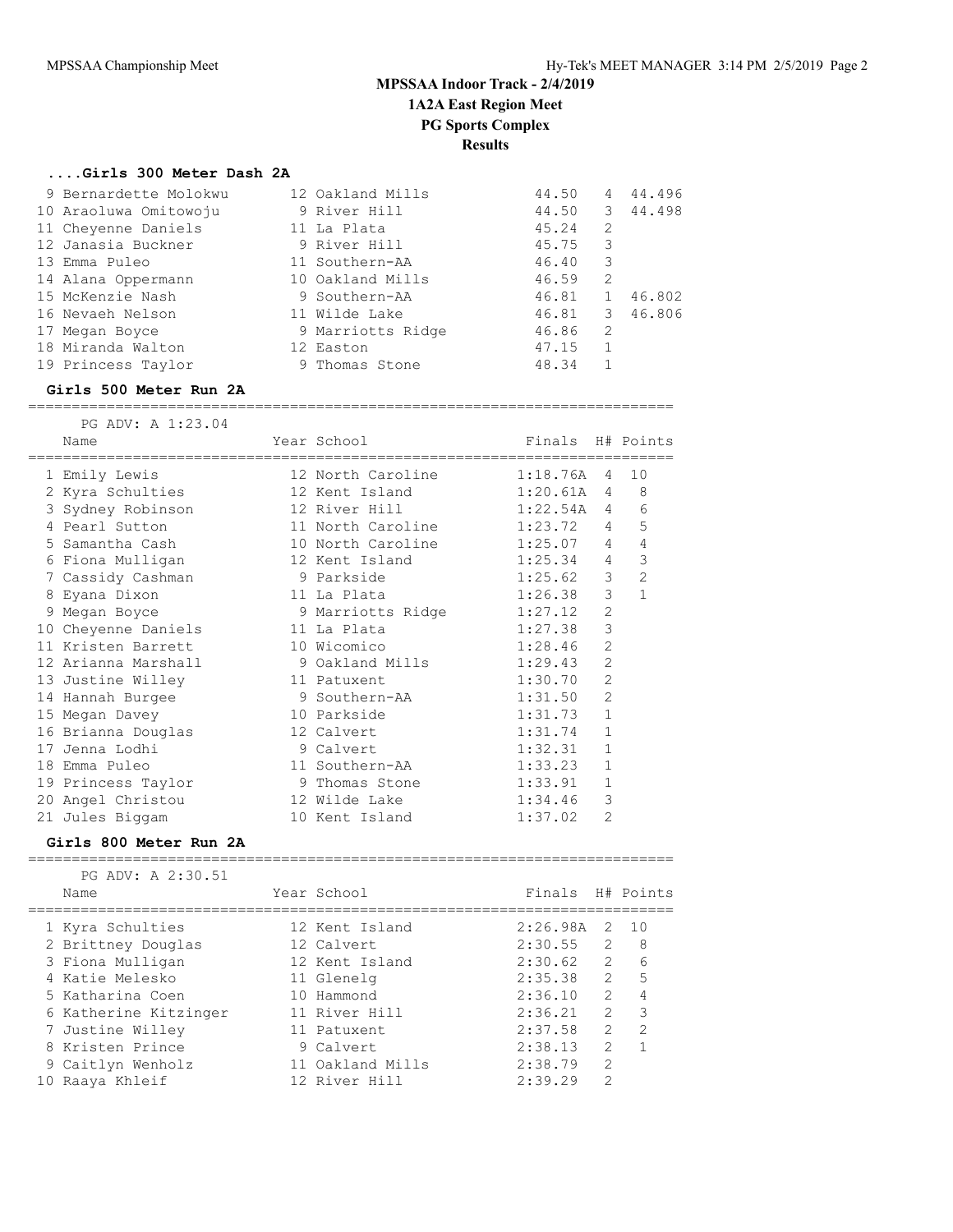### **....Girls 800 Meter Run 2A**

| 11 Emily Schittino | 10 Glenelg         | 2:40.60 |              |
|--------------------|--------------------|---------|--------------|
| 12 Tess Dandridge  | 11 Marriotts Ridge | 2:40.70 | 2            |
| 13 Kayla Brennan   | 12 Calvert         | 2:41.48 | 1            |
| 14 Alexis Hall     | 12 Southern-AA     | 2:42.97 | 1            |
| 15 Olivia Porter   | 9 Oakland Mills    | 2:43.68 | 2            |
| 16 Julia Hammon    | 9 Easton           | 2:43.88 | 1            |
| 17 Megan Davey     | 10 Parkside        | 2:43.97 | $\mathbf{1}$ |
| 18 Hannah Burgee   | 9 Southern-AA      | 2:46.10 |              |
| 19 Cassidy Cashman | 9 Parkside         | 2:47.54 | 1            |
| 20 Sophie Leight   | 9 Easton           | 2:59.41 |              |
|                    |                    |         |              |

#### **Girls 1600 Meter Run 2A**

==========================================================================

|  | PG ADV: A 5:36.57                         |                                |                  |                |                  |
|--|-------------------------------------------|--------------------------------|------------------|----------------|------------------|
|  | Name                                      | Year School                    | Finals H# Points |                |                  |
|  | ==========================                | ==================             |                  |                |                  |
|  | 1 Kyra Schulties                          | 12 Kent Island                 | 5:29.77A 2       |                | 10               |
|  | 2 Sydney Friedel                          | 12 Calvert                     | $5:31.22A$ 2 8   |                |                  |
|  | 3 Kristen Prince 9 Calvert                |                                | 5:37.89 2        |                | 6                |
|  | 4 Charlotte Kratovil-Lavel 11 Kent Island |                                | 5:45.90          |                | $2^{\circ}$<br>5 |
|  | 5 Alexis Hall                             | 12 Southern-AA                 | 5:45.95          | $\overline{2}$ | $\overline{4}$   |
|  | 6 Katherine Kitzinger                     | 11 River Hill                  | 5:50.21          | $\overline{2}$ | $\mathcal{S}$    |
|  | 7 Tess Dandridge                          | 11 Marriotts Ridge 5:52.94 2 2 |                  |                |                  |
|  | 8 Carly Turner                            | 12 Kent Island                 | 5:56.63          | $\mathbf{1}$   | $\mathbf{1}$     |
|  | 9 Julia Hammon                            | 9 Easton                       | 6:00.40          | $\overline{2}$ |                  |
|  | 10 Hope Wilmeth                           | 10 Glenelg                     | 6:01.40          | $\overline{2}$ |                  |
|  | 11 Kallista Liu                           | 9 Marriotts Ridge              | 6:03.44          | $\mathbf{1}$   |                  |
|  | 12 Zoe Durner                             | 10 North Caroline              | 6:03.69          | $\overline{2}$ |                  |
|  | 13 Sophie Leight                          | 9 Easton                       | 6:03.83          | $\mathbf{1}$   |                  |
|  | 14 Raaya Khleif                           | 12 River Hill                  | 6:04.84          | $\overline{2}$ |                  |
|  | 15 Chloe McGeehan                         | 9 River Hill                   | 6:11.13          | $\mathbf{1}$   |                  |
|  | 16 Milana Gurvich                         | 9 Glenelg                      | 6:25.04          | $\mathbf{1}$   |                  |
|  | 17 Hannia Josselyn                        | 11 North Caroline              | 6:29.98          | $\overline{2}$ |                  |
|  | 18 Kendal Eldridge                        | 10 Marriotts Ridge             | 6:32.00          | $\mathbf{1}$   |                  |
|  | 19 Jessica Misiorek                       | 12 Calvert                     | 6:32.03          | $\mathbf{1}$   |                  |
|  | 20 Mackenzie Willey                       | 10 Parkside                    | 6:35.93          | $\mathbf{1}$   |                  |
|  |                                           |                                |                  |                |                  |

### **Girls 3200 Meter Run 2A**

======================================================================= PG ADV: A 12:27.34

| Name                       | Year School       | Finals    | Points         |
|----------------------------|-------------------|-----------|----------------|
| 1 Sydney Friedel           | 12 Calvert        | 12:10.18A | 10             |
| 2 Katie Melesko            | 11 Glenelg        | 12:18.49A | - 8            |
| 3 Emily Mutchler           | 11 Calvert        | 12:22.81A | 6              |
| 4 Charlotte Kratovil-Lavel | 11 Kent Island    | 12:35.88  | 5              |
| 5 Lauren Brennan           | 11 Calvert        | 12:38.18  | 4              |
| 6 April Smith              | 10 Glenelg        | 12:47.52  | 3              |
| 7 Alexis Shumate           | 11 Glenelg        | 13:07.52  | $\overline{2}$ |
| 8 Carly Turner             | 12 Kent Island    | 13:10.68  |                |
| 9 Zoe Durner               | 10 North Caroline | 13:21.22  |                |
| 10 Kallista Liu            | 9 Marriotts Ridge | 13:29.27  |                |
| 11 Maddie Hensley          | 10 Oakland Mills  | 13:44.88  |                |
| 12 Julianna Barrett        | 12 Kent Island    | 14:22.23  |                |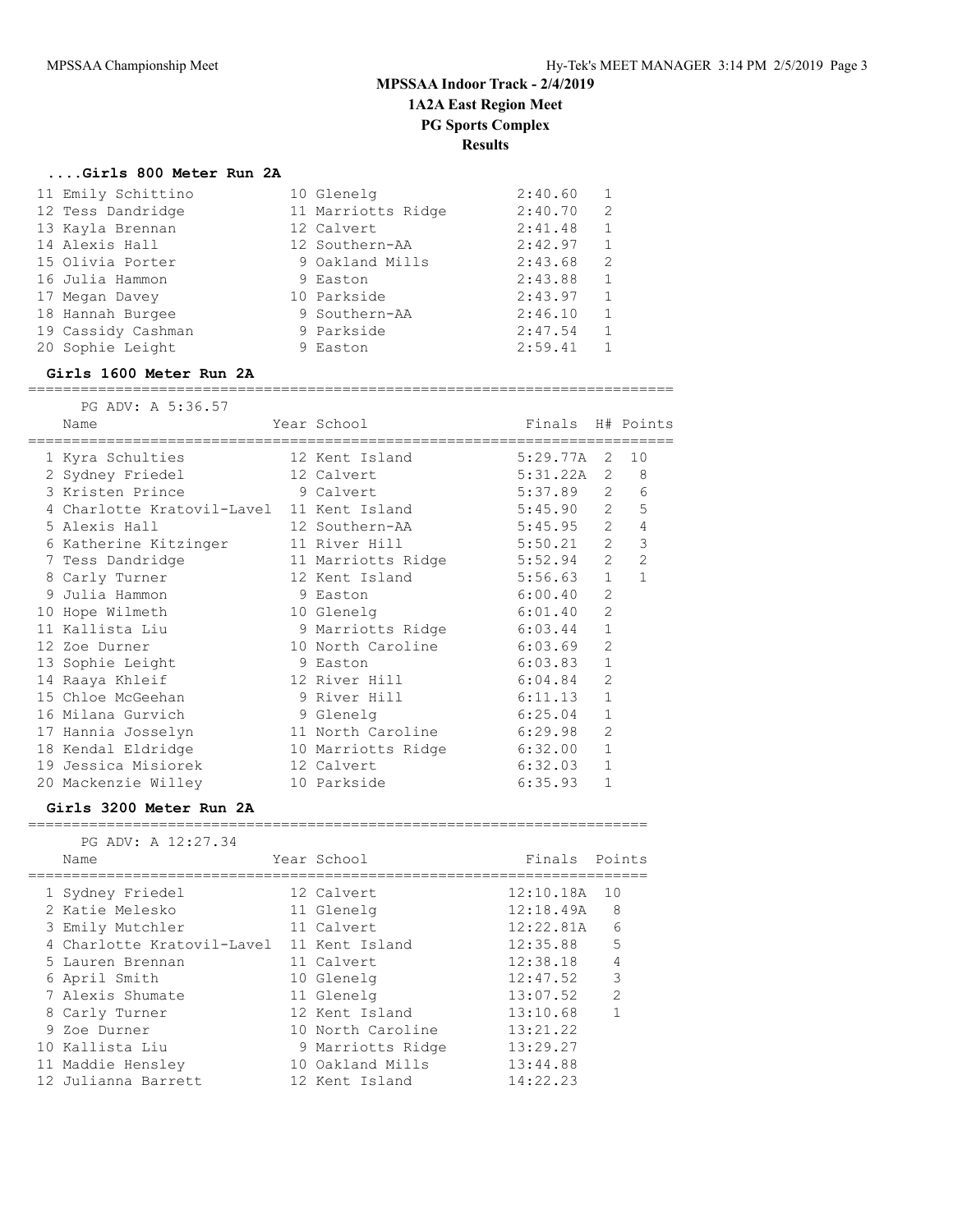**1A2A East Region Meet**

### **PG Sports Complex**

**Results**

### **....Girls 3200 Meter Run 2A**

| 13 Mackenzie Willey | 10 Parkside       | 15:25.91 |
|---------------------|-------------------|----------|
| 14 Jennifer Arion   | 9 Parkside        | 15:32.41 |
| 15 Hailey Gauck     | 11 North Caroline | 15:36.53 |

#### **Girls 55 Meter Hurdles 2A**

### **8 Advance: Top 1 Each Heat plus Next 5 Best Times**

===================================================================

| PG ADV: A 9.71<br>Name               | Year School                 | Prelims H#      |                |  |
|--------------------------------------|-----------------------------|-----------------|----------------|--|
| Preliminaries                        |                             |                 |                |  |
| 1 Emily Lewis                        | 12 North Caroline A 8.53Q 3 |                 |                |  |
| 2 Maddie Dahlberg                    | 12 Calvert                  | A 9.05Q 1       |                |  |
| 3 Samantha Cash India                | 10 North Caroline A 9.170 2 |                 |                |  |
| 4 Ada Beams                          | 12 River Hill               | $9.81q$ 2       |                |  |
| 5 Victoria Godfrey 10 Patuxent       |                             | $10.22q$ 1      |                |  |
| 6 Isabelle VanEmburgh                | 10 Easton                   | $10.27q$ 2      |                |  |
| 7 Ashley Thomas                      | 11 Parkside                 | 10.43q 1 10.422 |                |  |
| 8 Brianna Douglas 12 Calvert         |                             | 10.43q 3 10.427 |                |  |
| 9 Carley Dare                        | 11 Kent Island              | 10.57           | 3              |  |
| 10 Megan Gunther                     | 11 Oakland Mills            | 10.88           | 2              |  |
| 11 Natalie Bolainz                   | 12 Easton                   | 11.07           | 3              |  |
| 12 Deneisha Stroman 12 Thomas Stone  |                             | 11.09           | $\overline{2}$ |  |
| 13 Jada Knight                       | 11 Hammond                  | 11.13           | 3              |  |
| 14 Cheyanne Jones                    | 11 Patuxent                 | 11.36           | 3              |  |
| 15 Allison Campbell 9 North Caroline |                             | 11.49           | $\mathbf{1}$   |  |
| 16 Kennedy Hayton                    | 9 Easton                    | 11.54           | 3              |  |
| 17 Kayleigh O'Brien 10 Southern-AA   |                             | 11.81           | $\overline{2}$ |  |
| 18 Naahdia Mundi                     | 11 Hammond                  | 12.10           | $\mathfrak{L}$ |  |
| 19 Jemima Peters                     | 11 Oakland Mills            | 12.22           | $\mathbf{1}$   |  |
| 20 Piper Evans                       | 11 Oueen Anne's             | 12.53           | 3              |  |
| 21 Barrie Dennis                     | 10 Parkside                 | 13.98           | $\overline{2}$ |  |
| 22 Emonie Wongus                     | 9 Wicomico                  | 16.23           | $\mathbf{1}$   |  |
|                                      |                             |                 |                |  |

#### **Girls 55 Meter Hurdles 2A**

|        | PG ADV: A 9.71<br>Name |     | Year School       | Finals Points |               |
|--------|------------------------|-----|-------------------|---------------|---------------|
| Finals |                        |     |                   |               |               |
|        | 1 Emily Lewis          |     | 12 North Caroline | 8.93A 10      |               |
|        | 2 Samantha Cash        |     | 10 North Caroline | 9.07A         | 8             |
|        | 3 Maddie Dahlberg      |     | 12 Calvert        | 9.09A         | 6             |
|        | 4 Ashley Thomas        |     | 11 Parkside       | 9.54A         | 5             |
|        | 5 Ada Beams            |     | 12 River Hill     | 9.71A         | 4             |
|        | 6 Brianna Douglas      |     | 12 Calvert        | 10.17         | 3             |
|        | 7 Isabelle VanEmburgh  |     | 10 Easton         | 10.24         | $\mathcal{D}$ |
|        | 8 Victoria Godfrey     | 1() | Patuxent          | 10.25         |               |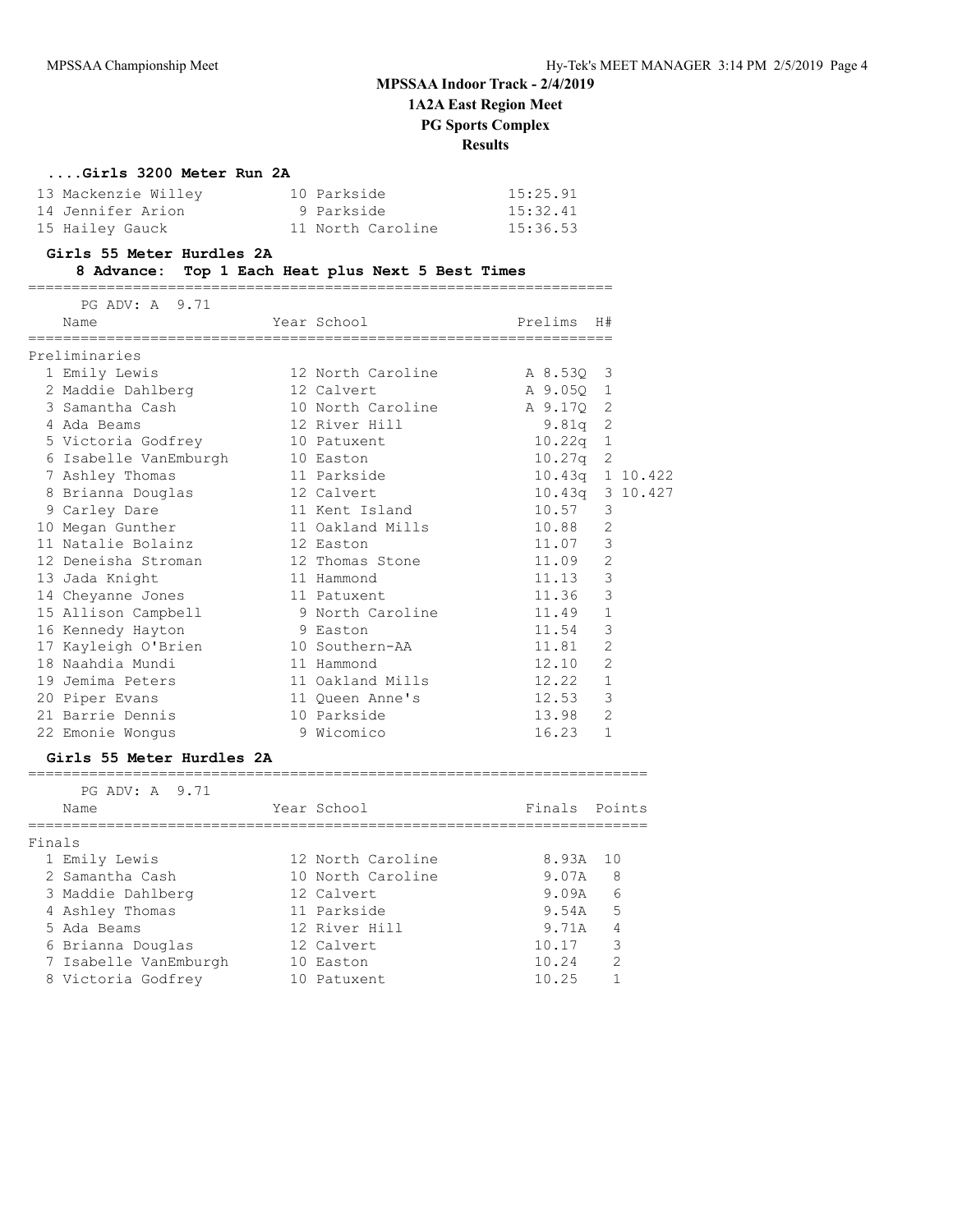**1A2A East Region Meet**

**PG Sports Complex**

**Results**

#### **Girls 4x200 Meter Relay 2A** ==========================================================================

| PG ADV: A 1:51.70<br>School | Finals                    |     | H# Points     |  |
|-----------------------------|---------------------------|-----|---------------|--|
| 1 River Hill                | 1:47.41A                  | - 3 | 10            |  |
| 1) Sydney Robinson 12       | 2) Janasia Buckner 9      |     |               |  |
| 3) Ada Beams 12             | 4) Araoluwa Omitowoju 9   |     |               |  |
| 2 Oakland Mills             | 1:48.46A                  | 3   | 8             |  |
| 1) Bernardette Molokwu 12   | 2) Oluwaseun Sule 12      |     |               |  |
| 3) Ciara Lott 11            | 4) Alana Oppermann 10     |     |               |  |
| 3 Westlake                  | 1:50.20A                  | 3   | 6             |  |
| 1) Olivia Garner 12         | 2) Janiya Greenfield 11   |     |               |  |
| 3) Raven Kennedy 9          | 4) Amarhi Queen-Jones 12  |     |               |  |
| 4 Wicomico                  | 1:53.37                   | 3   | 5             |  |
| 1) Brianna Stevenson 11     | 2) Tamara Renelus 10      |     |               |  |
| 3) Kristen Barrett 10       | 4) Mykaelah Jones 12      |     |               |  |
| 5 Parkside                  | 1:55.50                   | 2   | 4             |  |
| 1) Ashley Thomas 11         | 2) Baby Jimerson 11       |     |               |  |
| 3) Barrie Dennis 10         | 4) Jaelynn Hudson 9       |     |               |  |
| 6 Glenelg                   | 1:56.36                   | 3   | 3             |  |
| 1) Caroline Ford 10         | 2) Kirsten Crawford 12    |     |               |  |
| 3) Kaitlyn Morali 10        | 4) Caitlyn Baehr 10       |     |               |  |
| 7 Hammond                   | 1:56.67                   | 2   | 2             |  |
| 1) Layla Hamro 10           | 2) Zoe Miranda 11         |     |               |  |
| 3) Rayelle Lee 12           | 4) Kirstin Williams 10    |     |               |  |
| 8 Southern-AA               | 1:56.97                   | 3   | 1             |  |
| 1) Paige Nagle 10           | 2) Emma Puleo 11          |     |               |  |
| 3) McKenzie Nash 9          | 4) Kennedi Carter 12      |     |               |  |
| 9 Patuxent                  | 1:57.26                   | 2   |               |  |
| 1) Nyla McAbee 9            | 2) Destiny O'Donnell 10   |     |               |  |
| 3) Justine Willey 11        | 4) Jennelle Boakye 9      |     |               |  |
| 10 Kent Island              | 1:57.46                   | 2   |               |  |
| 1) Carley Dare 11           | 2) Isabella Haarhoff 10   |     |               |  |
| 3) Desiree Hanks 12         | 4) Claire Schultz 9       |     |               |  |
| 11 Marriotts Ridge          | 1:58.14                   | 1   |               |  |
| 1) Sarah Fan 9              | 2) Zoe Henderson 10       |     |               |  |
| 3) Megan Boyce 9            | 4) Audrey Mullins 11      |     |               |  |
| 12 Thomas Stone             | 1:59.07                   | 2   |               |  |
| 1) Ne'Vaeh Nalty 11         | 2) Deneisha Stroman 12    |     |               |  |
| 3) Azjure Patterson 10      | 4) Princess Taylor 9      |     |               |  |
| 13 Easton                   | 2:00.47                   | 1   |               |  |
| 1) Miranda Walton 12        | 2) Ashley Guillen 11      |     |               |  |
| 3) Shanya Roberts 9         | 4) Salma Sesay 11         |     |               |  |
| -- Wilde Lake               | DQ.                       |     | 1 out of zone |  |
| 1) Nevaeh Nelson 11         | 2) Angel Christou 12      |     |               |  |
| 3) Victory Niba 9           | 4) Logan Bitner-Parish 10 |     |               |  |
| -- North Caroline           | DQ.                       |     | 1 out of zone |  |
| 1) Cassidy O'Keefe 10       | 2) Gabby Miles 10         |     |               |  |
| 3) Chyna Slaughter 11       | 4) Sierra Price 11        |     |               |  |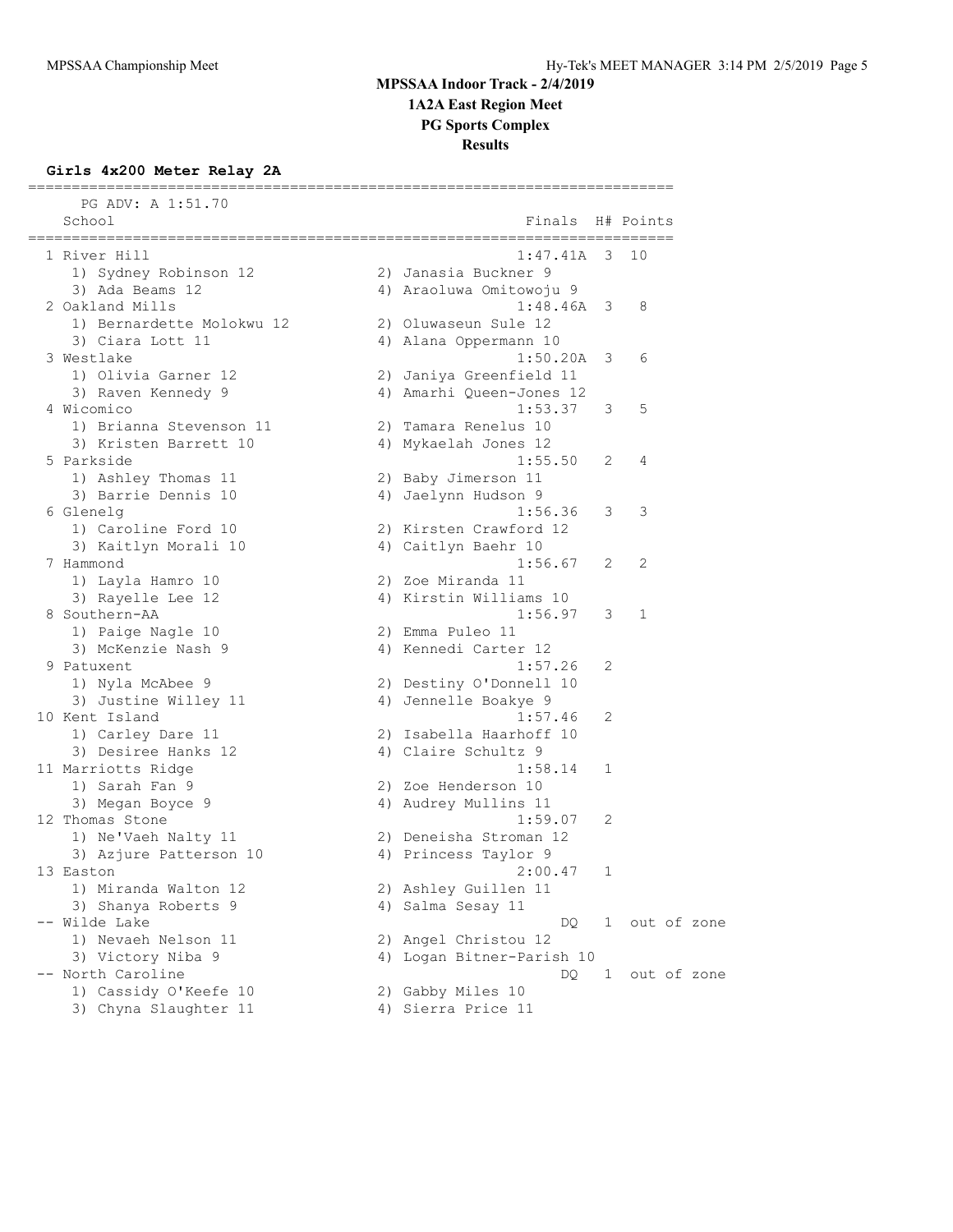**1A2A East Region Meet**

**PG Sports Complex**

**Results**

### **Girls 4x400 Meter Relay 2A**

| PG ADV: A 4:21.19           |                           |                |               |
|-----------------------------|---------------------------|----------------|---------------|
| School<br>================= | Finals                    |                | H# Points     |
| 1 North Caroline            | 4:19.23A                  | 2              | 10            |
| 1) Samantha Cash 10         | 2) Pearl Sutton 11        |                |               |
| 3) Sierra Reynolds 11       | 4) Emily Lewis 12         |                |               |
| 2 Oakland Mills             | 4:22.82                   | $\mathcal{L}$  | 8             |
| 1) Ciara Lott 11            | 2) Megan Gunther 11       |                |               |
| 3) Arianna Marshall 9       | 4) Alana Oppermann 10     |                |               |
| 3 Parkside                  | 4:25.98                   | 2              | 6             |
| 1) Cat Smith 10             | 2) Ashley Thomas 11       |                |               |
| 3) Barrie Dennis 10         | 4) Baby Jimerson 11       |                |               |
| 4 Glenelg                   | 4:26.71                   | 2              | .5            |
| 1) Meredith Arterburn 11    | 2) Chloe Birckhead 10     |                |               |
| 3) Kirsten Crawford 12      | 4) Caitlyn Baehr 10       |                |               |
| 5 Wicomico                  | 4:32.20                   | 1              | 4             |
| 1) Kristen Barrett 10       | 2) Tamara Renelus 10      |                |               |
| 3) Jessica Greene 12        | 4) Brianna Stevenson 11   |                |               |
| 6 Calvert                   | 4:35.71                   | $\mathbf{1}$   | 3             |
| 1) Brittney Douglas 12      | 2) Emily Mutchler 11      |                |               |
| 3) Brianna Douglas 12       | 4) Sydney Friedel 12      |                |               |
| 7 Kent Island               | 4:35.97                   | $\mathcal{L}$  | $\mathcal{L}$ |
| 1) Carley Dare 11           | 2) Isabella Haarhoff 10   |                |               |
| 3) Desiree Hanks 12         | 4) Claire Schultz 9       |                |               |
| 8 Southern-AA               | 4:40.53                   | 1              | 1             |
| 1) Marley Blundell 10       | 2) Maria Love 9           |                |               |
| 3) Kayleigh O'Brien 10      | 4) Hailey Moore 10        |                |               |
| 9 River Hill                | 4:43.82                   | $\mathfrak{D}$ |               |
| 1) Imirie Biley 9           | 2) Mackenzie Cooper 9     |                |               |
| 3) Raaya Khleif 12          | 4) Katherine Kitzinger 11 |                |               |
| 10 Easton                   | 4:49.29                   | $\mathbf{1}$   |               |
| 1) Miranda Walton 12        | 2) Kennedy Hayton 9       |                |               |
| 3) Natalie Bolainz 12       | 4) Julia Hammon 9         |                |               |

### **Girls 4x800 Meter Relay 2A**

| PG ADV: A 10:33.71               |                           |                 |
|----------------------------------|---------------------------|-----------------|
| School                           | Finals Points             |                 |
| 1 Kent Island                    | $10:21.35A$ 10            |                 |
| 1) Jules Biggam 10               | 2) Carly Turner 12        |                 |
| 3) Charlotte Kratovil-Lavelle 11 | 4) Fiona Mulligan 12      |                 |
| 2 Calvert                        | 10:35.36                  | 8               |
| 1) Brittney Douglas 12           | 2) Kayla Brennan 12       |                 |
| 3) Emily Mutchler 11             | 4) Lauren Brennan 11      |                 |
| 3 North Caroline                 | 10:38.77                  | $6\overline{6}$ |
| 1) Pearl Sutton 11               | 2) Hannia Josselyn 11     |                 |
| 3) Sierra Reynolds 11            | 4) Zoe Durner 10          |                 |
| 4 River Hill                     | 10:41.17                  | - 5             |
| 1) Raaya Khleif 12               | 2) Mackenzie Cooper 9     |                 |
| 3) Chloe McGeehan 9              | 4) Katherine Kitzinger 11 |                 |
| 5 Glenelq                        | 10:43.58                  | $\overline{4}$  |
| 1) Emily Schittino 10            | 2) Meredith Arterburn 11  |                 |
| 3) Chloe Birckhead 10            | 4) Carolyn Keating 12     |                 |

=======================================================================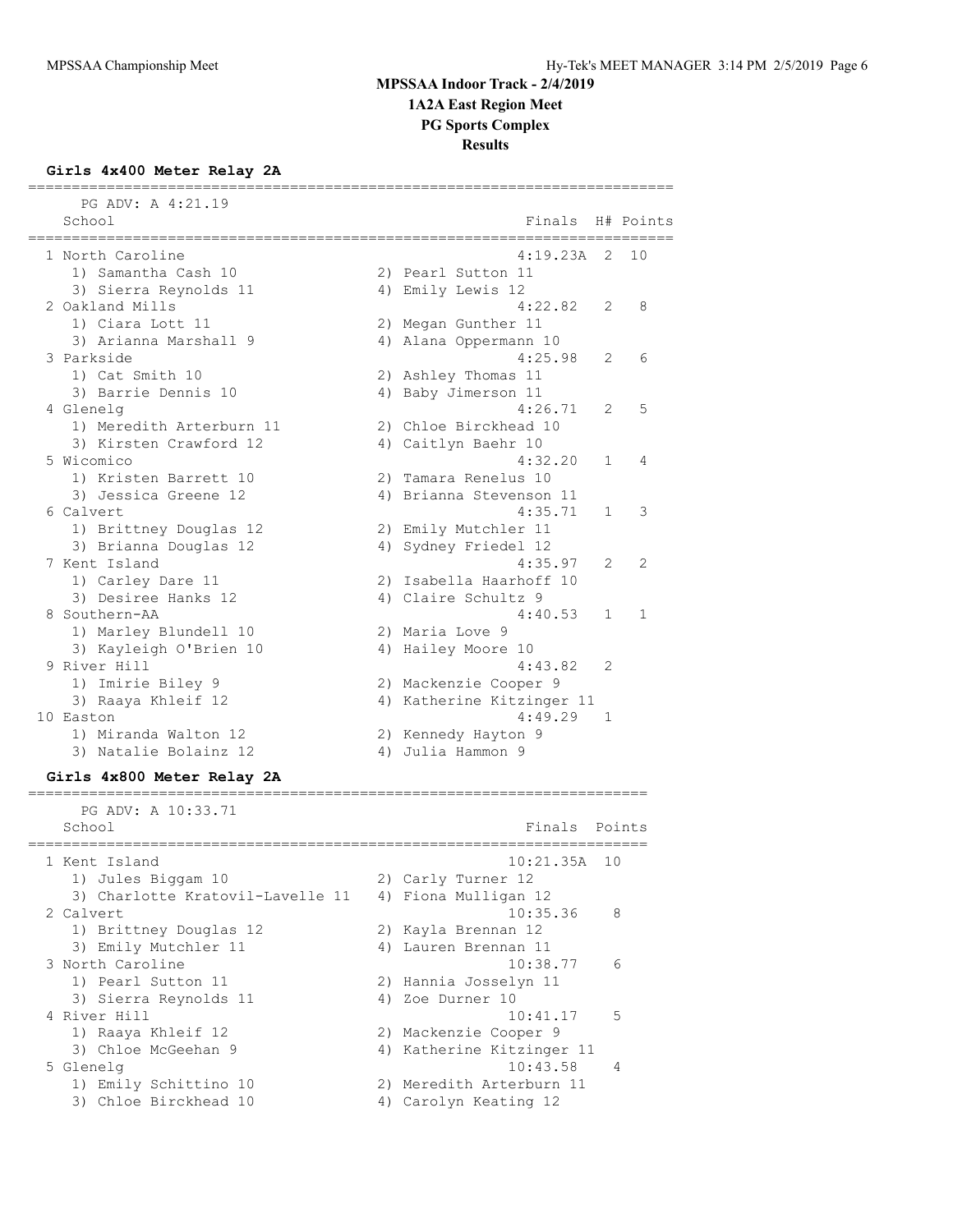### **1A2A East Region Meet**

### **PG Sports Complex**

### **Results**

# **....Girls 4x800 Meter Relay 2A**

| 6 Oakland Mills       | 11:18.33<br>3         |
|-----------------------|-----------------------|
| 1) Caitlyn Wenholz 11 | 2) Olivia Porter 9    |
| 3) Maddie Hensley 10  | 4) Megan Gunther 11   |
| 7 Parkside            | 11:21.62<br>2         |
| 1) Cat Smith 10       | 2) Cassidy Cashman 9  |
| 3) Barrie Dennis 10   | 4) Megan Davey 10     |
| 8 Southern-AA         | 12:14.60              |
| 1) Heather McKee 11   | 2) Ashley Beall 9     |
| 3) Dafne Estrella 11  | 4) Marley Blundell 10 |
| 9 Wicomico            | 12:54.51              |
| 1) Jessica Greene 12  | 2) Kariah Henry 9     |
| 3) Jade Lenares 10    | 4) Tytianah Mears 9   |

#### **Girls High Jump 2A**

=======================================================================

| PG ADV: A 4-07                                                                |                                                                            |               |                |                              |
|-------------------------------------------------------------------------------|----------------------------------------------------------------------------|---------------|----------------|------------------------------|
| Name                                                                          | Year School                                                                | Finals Points |                |                              |
| $4 - 09$ $4 - 11$ $5 - 01$<br>XO O XXX                                        | 1 Eyana Dixon 11 La Plata                                                  |               |                | 5-01.00A 10 5'1" in jump off |
| $4-03$ $4-05$ $4-07$ $4-09$ $4-11$ $5-01$<br>0 0 XO 0 0 XXX                   | 2 Samantha Cash                 10 North Caroline           5-00.00A     8 |               |                | 5' in jump off               |
| 3 Emonie Wongus<br>$4-03$ $4-05$ $4-07$<br>XO OXXX                            | 9 Wicomico                                                                 | $4 - 05.00$   | 6              |                              |
| 4 Isabella Haarhoff 10 Kent Island<br>$4 - 03$ $4 - 05$ $4 - 07$<br>O XO XXX  |                                                                            | $4 - 05.00$   | 5              |                              |
| 5 Azjure Patterson 10 Thomas Stone<br>$4 - 03$ $4 - 05$ $4 - 07$<br>O XXO XXX |                                                                            | $4 - 05.00$   | $\overline{4}$ |                              |
| 6 Claire Schultz<br>$4 - 03$ $4 - 05$<br>O XXX                                | 9 Kent Island                                                              | $4 - 03.00$   | 3              |                              |
| $4 - 03$ $4 - 05$<br>XO XXX                                                   | 7 McKenzie Mogel 6 11 Kent Island                                          | $4 - 03.00$   | $\mathbf{1}$   |                              |
| 7 Oluwaseun Sule<br>$4-03$ $4-05$ $4-07$ $4-09$<br>XO P P XXX                 | 12 Oakland Mills                                                           | $4 - 03.00$   | 1              |                              |
| 7 Taylor Daugherty<br>$4 - 03$ $4 - 05$<br>XO XXX                             | 9 Parkside                                                                 | $4 - 03.00$   | $\mathbf{1}$   |                              |
| 10 Leah Vilov<br>$4 - 03$ $4 - 05$<br>XXO XXX                                 | 11 Parkside                                                                | $4 - 03.00$   |                |                              |
| 10 Imirie Biley<br>$4 - 03$ $4 - 05$<br>XXO XXX                               | 9 River Hill                                                               | $4 - 03.00$   |                |                              |
| -- Nyla McAbee<br>$4 - 03$<br>XXX                                             | 9 Patuxent                                                                 | NH            |                |                              |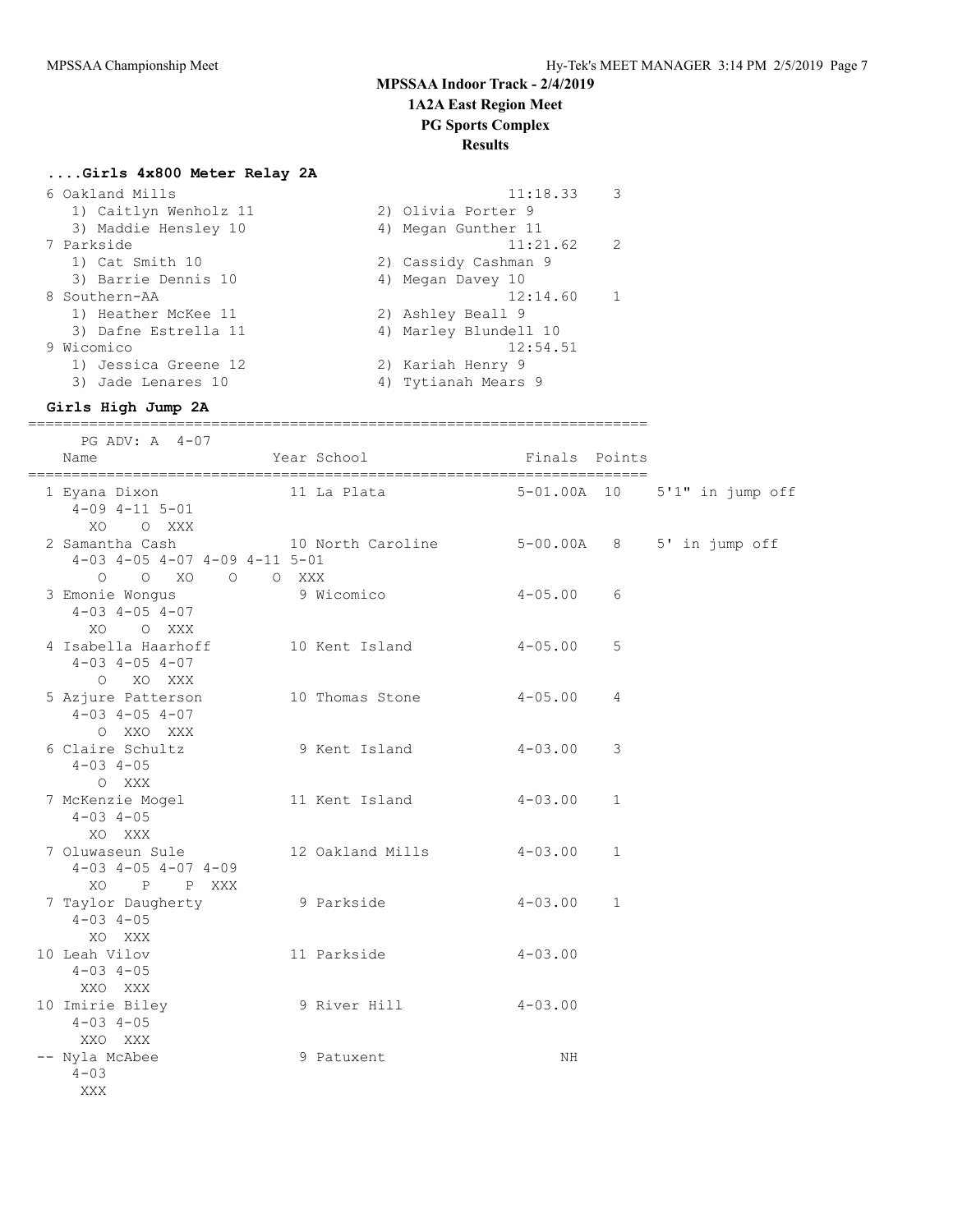#### **....Girls High Jump 2A**

| -- Piper Evans<br>$4 - 0.3$<br>XXX      | 11 Oueen Anne's | NΗ |
|-----------------------------------------|-----------------|----|
| -- Ava Twitty<br>$4 - 0.3$<br>XXX       | 11 Southern-AA  | ΝH |
| -- Kayleigh O'Brien<br>$4 - 0.3$<br>XXX | 10 Southern-AA  | NΗ |
| -- Cat Smith<br>$4 - 0.3$<br>XXX        | 10 Parkside     | NΗ |

#### **Girls Pole Vault 2A**

======================================================================= PG ADV: A 7-08 Name **The Year School** Finals Points ======================================================================= 1 Fiona Mulligan 12 Kent Island 10-07.00A 10 6-00 6-06 7-00 7-06 7-08 8-00 8-06 9-00 9-06 10-00 10-07 P P P O O P P P O O O 2 Charlotte Kratovil-Lavel 11 Kent Island 9-06.00A 8 6-00 6-06 7-00 7-06 7-08 8-00 8-06 9-00 9-06 10-00 P P P P O O O O O XXX 3 Sierra Reynolds 11 North Caroline 9-00.00A 6 6-00 6-06 7-00 7-06 7-08 8-00 8-06 9-00 9-06 P P P O O O O XXO XXX 4 Ada Beams 12 River Hill 8-06.00A 5 6-00 6-06 7-00 7-06 7-08 8-00 8-06 9-00 P P O O O O XO XXX 5 Leah Vilov 11 Parkside 7-08.00A 4 6-00 6-06 7-00 7-06 7-08 8-00 O O O XO O XXX 6 Taylor Daugherty 9 Parkside 7-00.00 3 6-00 6-06 7-00 7-06 O O XO XXX 7 Kathryn Abendschoen 10 Kent Island 7-00.00 2 6-00 6-06 7-00 7-06 O O XXO XXX -- Logan Bitner-Parish 10 Wilde Lake NH  $6 - 00$ XXX

#### **Girls Shot Put 2A**

======================================================================= PG ADV: A 31-00 Name Year School Team Finals Points ======================================================================= 1 Aryelle Miles 12 Queen Anne's 34-02.25A 10 33-03 34-02.25 29-10 31-09.50 30-06 32-06 2 Nadjia Haskins 12 Westlake 33-07.50A 8 30-11.50 33-07.50 26-07.50 32-01 3 Emily Blum 11 Kent Island 32-10.50A 6 30-11.50 29-04.50 28-10 30-08.50 32-10.50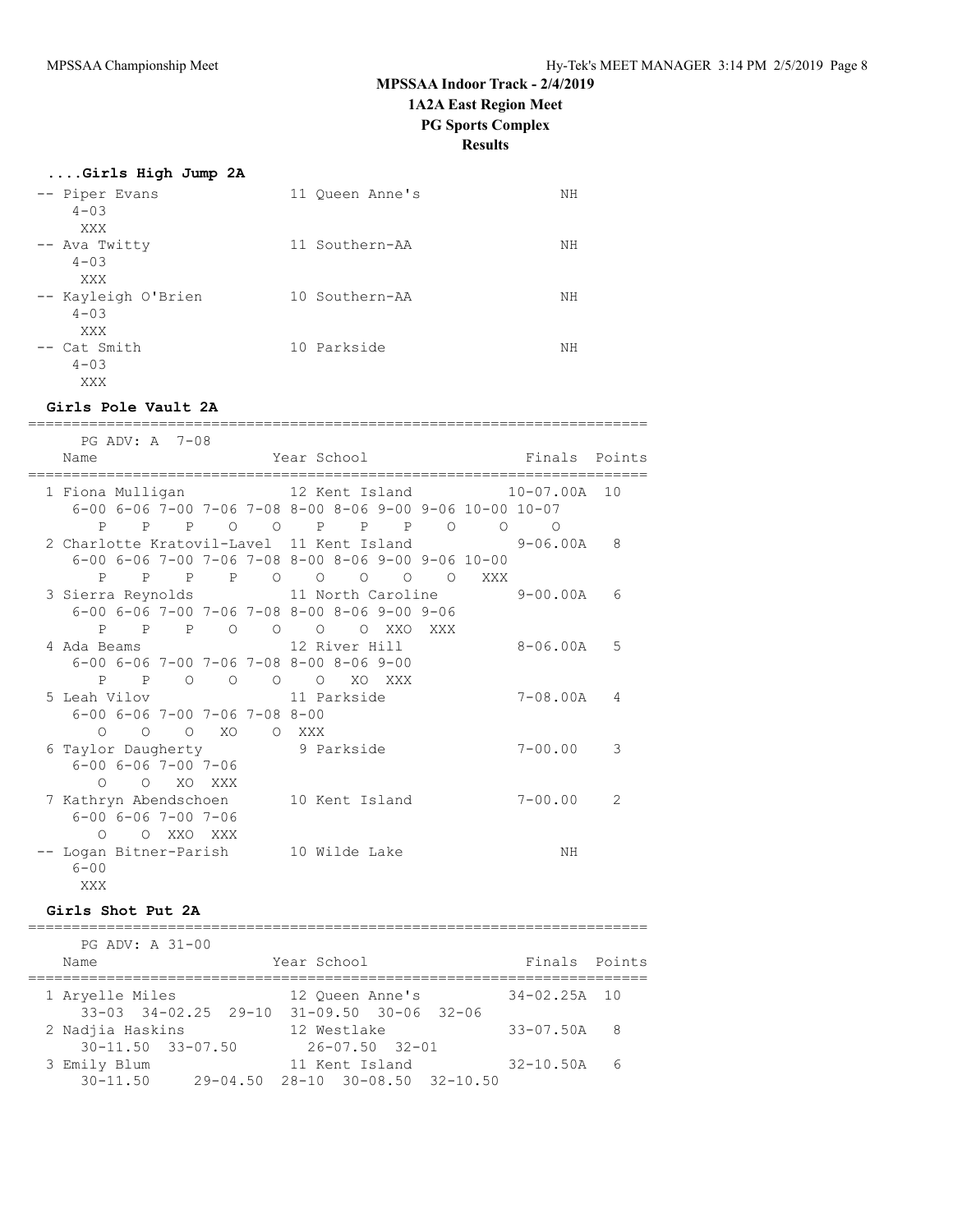### **....Girls Shot Put 2A**

| 4 McKenzie Mogel 11 Kent Island 31-04.00A<br>28-09.50 29-11.50 29-06.75 30-04.50 31-04 30-07.50                              |                | $5^{\circ}$    |
|------------------------------------------------------------------------------------------------------------------------------|----------------|----------------|
|                                                                                                                              |                |                |
| 5 Emma Vanden Berg (1998) 9 La Plata (1988) 29-07.25 4                                                                       |                |                |
| $29-05.75$ $27-11$ $28-00.50$ $29-07.25$ $28-11.25$ $26-11$                                                                  |                |                |
| 6 Jessica Greene 12 Wicomico                                                                                                 | $29 - 06.75$ 3 |                |
| 29-06.75 27-08.75 28-04 27-04.50 28-07.25 28-11.50                                                                           |                |                |
|                                                                                                                              |                | $\overline{c}$ |
|                                                                                                                              |                |                |
| 7 Ashley Guillen<br>27-06 28-08.50 29-03 26-02.50 29-01.50<br>8 Samantha Braddy<br>27-06 27-08 28-09.25 26-09 27-00<br>27-00 |                | $1\,$          |
|                                                                                                                              |                |                |
| 27-06 27-08 28-09.25 26-09 27-00<br>9 Victoria D'Haiti 12 Westlake 28-09.00                                                  |                |                |
| 27-03 27-09.50 28-04.75 27-05.50 28-03.75 28-09                                                                              |                |                |
| 10 Karina Joseph 11 Hammond 24-10.25<br>24-10.25 24-04.50                                                                    |                |                |
| $24-10.25$ $24-04.50$                                                                                                        |                |                |
| 12 Thomas Stone 24-09.00<br>11 London Roberson                                                                               |                |                |
|                                                                                                                              |                |                |
|                                                                                                                              |                |                |
|                                                                                                                              |                |                |
| $24-05$ 23-10 24-09<br>13 Tamia Bydume 11 Oakland Mills 23-09.50                                                             |                |                |
| 23-09.50 22-09 22-08                                                                                                         |                |                |
| 9 River Hill 22-01.25<br>14 April Kiende                                                                                     |                |                |
| 22-01.25 22-00.75 20-06.75                                                                                                   |                |                |
|                                                                                                                              |                |                |
| 15 Sarahi Marquez 10 Calvert 22-01.00<br>21-03.50 22-01 19-11.50                                                             |                |                |
|                                                                                                                              |                |                |
| 16 Jalynn Hanson 12 La Plata 21-10.75<br>21-10.75 20-06 19-06                                                                |                |                |
| 21-10.75 20-06 19-06<br>17 Lindsey Garnish 9 River Hill 21-08.50                                                             |                |                |
| $18-09.75$ 19-11.25 21-08.50                                                                                                 |                |                |
| 10 Hammond 20-09.25<br>18 D'Asiya Barnes                                                                                     |                |                |
| 20-02.25 20-09.25 17-11.75                                                                                                   |                |                |
| 11 North Caroline 20-09.25<br>19 Sallie Miller                                                                               |                |                |
|                                                                                                                              |                |                |
| 20-09.25 15-04 16-05.50<br>ylor Boothe 11<br>11 Parkside 20-01.50<br>20 Taylor Boothe                                        |                |                |
| $20 - 01.50$ 19-06 19-01.75                                                                                                  |                |                |
| 10 Wicomico 20-00.00<br>21 Selina McCargo                                                                                    |                |                |
| 20-00 16-10 16-07.75                                                                                                         |                |                |
| 22 Brianna Ploss 10 Southern-AA 19-08.00                                                                                     |                |                |
| 19-07.50 19-08 18-11.50                                                                                                      |                |                |
|                                                                                                                              |                |                |
| 23 Tamya Bydume 11 Oakland Mills 19-01.50<br>19-01.50 18-11.50 18-11.50                                                      |                |                |
|                                                                                                                              |                |                |

#### **Boys 55 Meter Dash 2A**

### **8 Advance: Top 1 Each Heat plus Next 5 Best Times**

| PG ADV: A 6.79<br>Name |                     | Year School        | Prelims   | H# |
|------------------------|---------------------|--------------------|-----------|----|
|                        | Preliminaries       |                    |           |    |
|                        | 1 Andre Jackson     | 12 Westlake        | A 6.630 3 |    |
|                        | 2 Ucheyah Aquoru    | 12 Easton          | A 6.720 1 |    |
|                        | 3 Luquay Washington | 12 Westlake        | A 6.740 2 |    |
|                        | 4 Rafi Cason        | 12 Oakland Mills   | A 6.64q 3 |    |
|                        | 5 Jack Liparini     | 12 Marriotts Ridge | A 6.75q 1 |    |
|                        | 6 Collin Evans      | 12 Hammond         | A 6.77q 1 |    |
|                        |                     |                    |           |    |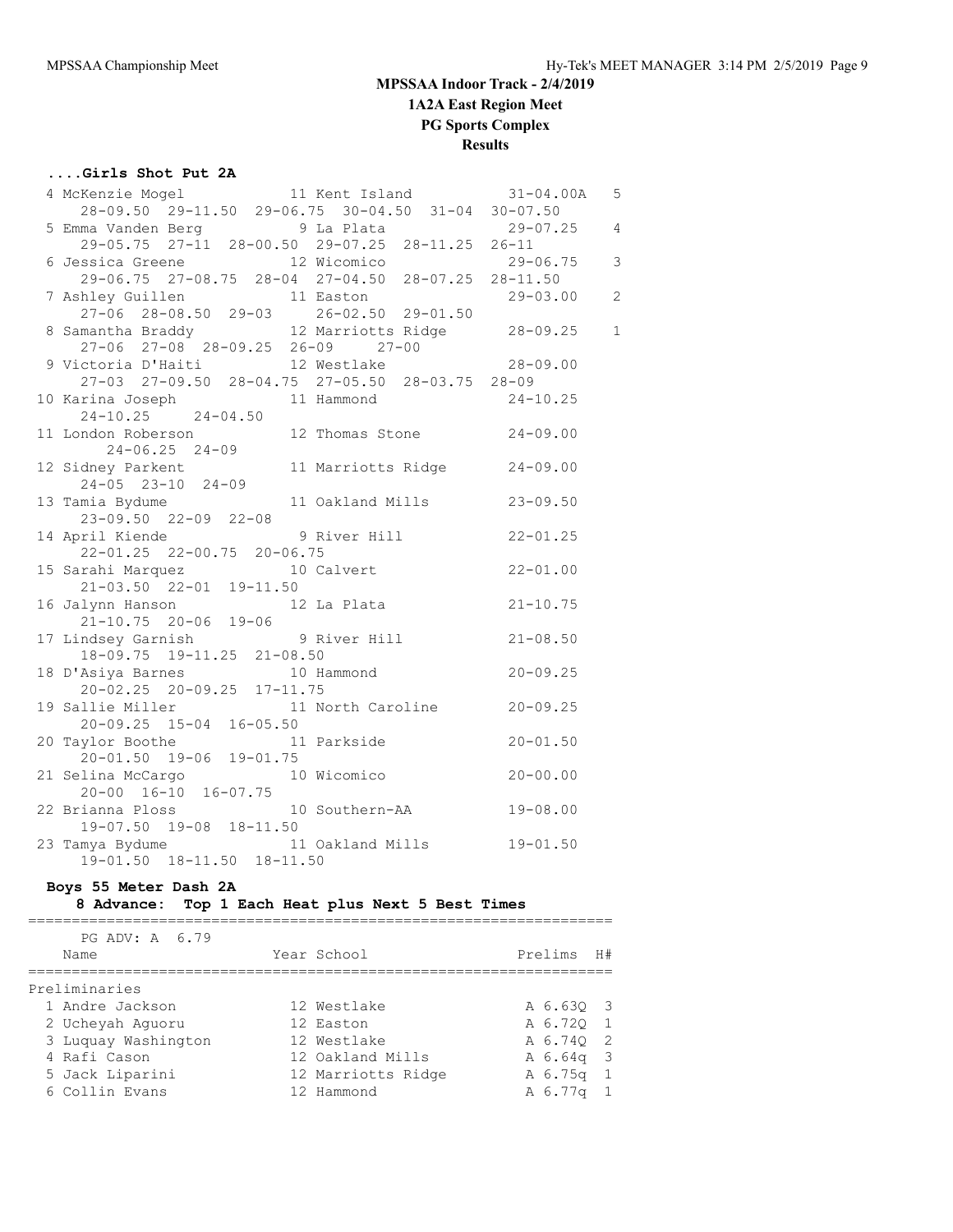### **....Boys 55 Meter Dash 2A**

| 7 William Amankwah        | 11 River Hill    | 6.85q           |                | 3 6.841 |
|---------------------------|------------------|-----------------|----------------|---------|
| 8 Christopher Evans       | 11 Oakland Mills | $6.85q$ 2 6.850 |                |         |
| 9 Travis Waters           | 10 Parkside      | 6.87            |                | 3 6.861 |
| 10 Ryley O'Dell           | 12 Southern-AA   | 6.87            |                | 1 6.864 |
| 11 Marcquan Fenwick-Davis | 12 Calvert       | 6.88            | 1              |         |
| 12 Ronald Sample          | 10 Hammond       | 6.97            | 3              |         |
| 13 Devian White           | 11 Parkside      | 6.99            |                | 3 6.981 |
| 14 Caleb Goslee           | 12 Wicomico      | 6.99            |                | 2 6.990 |
| 15 Christian Eldridge     | 9 Westlake       | 7.01            | 2              |         |
| 16 Austin Weltz           | 11 River Hill    | 7.02            | 3              |         |
| 17 Taylun Sanders         | 11 La Plata      | 7.08            | $\mathbf{1}$   |         |
| 18 Harvil Jenkins         | 12 Patuxent      | 7.09            |                | 1 7.086 |
| 19 Wilensky Joseph        | 11 Wicomico      | 7.09            |                | 2 7.090 |
| 20 Michael Green          | 12 Calvert       | 7.13            | $\overline{2}$ |         |
| 21 Jeffrey Du             | 11 River Hill    | 7.16            | $\overline{2}$ |         |
| 22 Josh Dixon             | 12 Oakland Mills | 7.21            | $\mathbf{1}$   |         |
| 23 Kenyon Sheppard        | 12 La Plata      | 8.35            | 2              |         |

#### **Boys 55 Meter Dash 2A**

|        | PG ADV: A 6.79<br>Name | Year School        | Finals Points |               |
|--------|------------------------|--------------------|---------------|---------------|
| Finals |                        |                    |               |               |
|        | 1 Jack Liparini        | 12 Marriotts Ridge | $6.61A$ 10    |               |
|        | 2 Andre Jackson        | 12 Westlake        | 6.63A         | 8             |
|        | 3 Ucheyah Aquoru       | 12 Easton          | 6.64A         | 6             |
|        | 4 Rafi Cason           | 12 Oakland Mills   | 6.66A         | -5            |
|        | 5 Luquay Washington    | 12 Westlake        | 6.78A         | 4             |
|        | 6 Collin Evans         | 12 Hammond         | 6.79A         | 3             |
|        | 7 William Amankwah     | 11 River Hill      | 6.83          | $\mathcal{P}$ |
|        | 8 Christopher Evans    | 11 Oakland Mills   | 6.87          |               |

#### **Boys 300 Meter Dash 2A**

| PG ADV: A 37.34           |                    |                  |                |                |
|---------------------------|--------------------|------------------|----------------|----------------|
| Name                      | Year School        | Finals H# Points |                |                |
| 1 Rafi Cason              | 12 Oakland Mills   | 35.39A           | 4              | 10             |
| 2 Todd Perrin             | 12 Patuxent        | 35.94A           | $\overline{4}$ | 8              |
| 3 Damon Brockenberry      | 12 Hammond         | 36.08A 4         |                | 6              |
| 4 Deon Breland            | 12 Oakland Mills   | 36.75A           | $\overline{4}$ | 5              |
| 5 Duane Kizer             | 12 Westlake        | 36.85A           | 2              | 4              |
| 6 Andre Jackson           | 12 Westlake        | $36.93A$ 3       |                | 3              |
| 7 Austin Weltz            | 11 River Hill      | $36.95A$ 3       |                | $\overline{2}$ |
| 8 Ucheyah Aquoru          | 12 Easton          | 37.25A           | 3              |                |
| 9 Jack Liparini           | 12 Marriotts Ridge | 37.57            | 3              |                |
| 10 Caleb Goslee           | 12 Wicomico        | 37.62            | $\overline{2}$ |                |
| 11 Stephen Cobb           | 11 La Plata        | 37.67            | 4              |                |
| 12 Christopher Evans      | 11 Oakland Mills   | 37.77            | 4              |                |
| 13 Neil Patterson         | 11 Wicomico        | 37.78            | 2              |                |
| 14 Marcquan Fenwick-Davis | 12 Calvert         | 37.90            | 3              |                |
| 15 Ryley O'Dell           | 12 Southern-AA     | 37.96            | $\overline{2}$ |                |
| 16 Logan Church           | 11 Parkside        | 38.37            |                |                |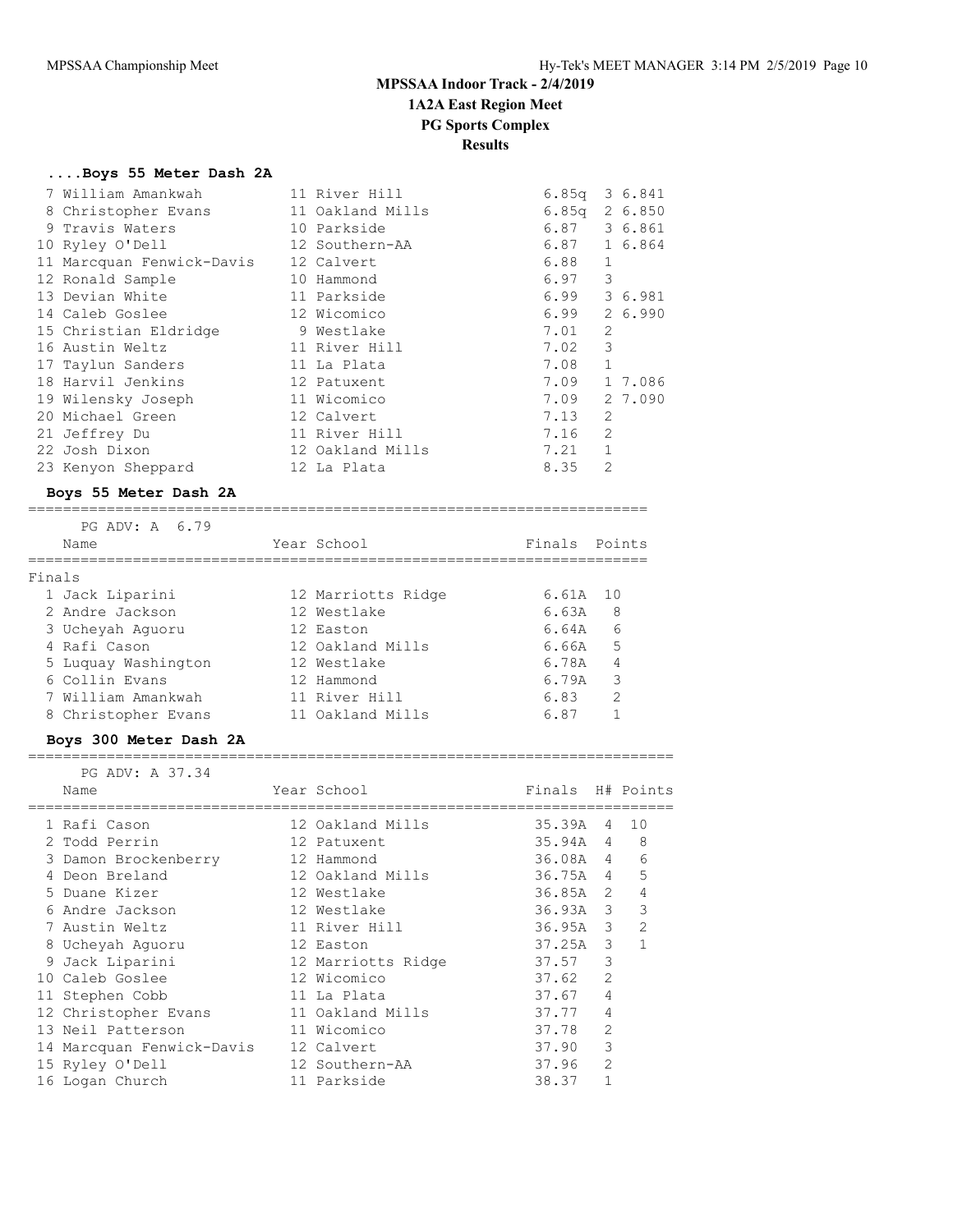### **....Boys 300 Meter Dash 2A**

| 17 Jalil Singleton   | 9 Westlake         | 38.81   |                |
|----------------------|--------------------|---------|----------------|
| 18 Arya Vahdatshaar  | 11 Glenelg         | 38.85 1 |                |
| 19 Caleb Evans       | 12 Hammond         | 38.90   | $\overline{1}$ |
| 20 Matthew Mellstrom | 12 Marriotts Ridge | 38.91   | $\sim$ 1       |

#### **Boys 500 Meter Run 2A**

========================================================================== PG ADV: A 1:10.68

| Name                                | Year School        | Finals H# Points |                |              |
|-------------------------------------|--------------------|------------------|----------------|--------------|
| 1 Stephen Cobb                      | 11 La Plata        | $1:07.81A$ 4     |                | 10           |
| 2 Isaiah Schulties 10 Kent Island   |                    | $1:08.11A$ 4     |                | 8            |
| 3 Chase McGeehan 12 River Hill      |                    | $1:08.66A$ 4     |                | 6            |
| 4 Josiah Campbell 11 Patuxent       |                    | $1:09.42A$ 4     |                | 5            |
| 5 Todd Perrin<br>12 Patuxent        |                    | $1:09.80A$ 4     |                | 4            |
| 6 Jeremiah Maxwell 6 10 Westlake    |                    | $1:09.84A$ 4     |                | 3            |
| 7 Jakeem Brown                      | 11 North Caroline  | 1:11.87          | 3 <sup>7</sup> | $\mathbf{2}$ |
| 8 Jack Hutchison 12 Easton          |                    | 1:12.70          | 3              | $\mathbf{1}$ |
| 9 Everett Stimler 10 Glenelg        |                    | 1:13.91          | 3              |              |
| 10 Matthew Finnan 10 Glenelg        |                    | 1:14.05          | 3              |              |
| 11 Artez Jones                      | 12 Westlake        | 1:14.28          | 2              |              |
| 12 Sean Hobbs                       | 12 Kent Island     | 1:14.74          |                | 3, 1:14.735  |
| 13 Tristan Palmer 11 Thomas Stone   |                    | 1:14.74          | $\overline{2}$ | 1:14.736     |
| 14 Kenneth Lee                      | 9 Hammond          | 1:14.81          | 2              |              |
| 15 Hayden Myers                     | 9 Southern-AA      | 1:14.82          | $\mathbf{1}$   |              |
| 16 Andrew Bray                      | 11 Oakland Mills   | 1:15.13          | $\mathbf{1}$   |              |
| 17 Avery Hanesworth 11 Kent Island  |                    | 1:15.15          | $\mathbf{1}$   |              |
| 18 Nicholas Greiner                 | 12 Southern-AA     | 1:15.45          | $\mathbf{1}$   |              |
| 19 Awais Khan                       | 10 River Hill      | 1:15.81          | 2              |              |
| 20 Contee Henderson 12 Thomas Stone |                    | 1:15.82          | $\mathbf{1}$   |              |
| 21 Matthew Mellstrom                | 12 Marriotts Ridge | 1:16.99          | 2              |              |

#### **Boys 800 Meter Run 2A**

========================================================================== PG ADV: A 2:06.83

| PG ADV: A ZIU0.00<br>Name | Year School        | Finals H# Points |                |                |
|---------------------------|--------------------|------------------|----------------|----------------|
|                           |                    |                  |                |                |
| 1 Andrew English          | 11 Wilde Lake      | $2:02.19A$ 2 10  |                |                |
| 2 Isaiah Schulties        | 10 Kent Island     | $2:02.74A$ 2     |                | 8              |
| 3 Graham Dilworth         | 12 Glenelg         | $2:03.44A$ 2     |                | 6              |
| Isaiah Willett            | 12 Calvert         | $2:05.01A$ 2     |                | 5              |
| 5 Carter Singletary       | 11 Calvert         | $2:06.10A$ 2     |                | 4              |
| 6 Anish Nanjappa          | 11 River Hill      | $2:06.42A$ 2     |                | $\mathcal{E}$  |
| 7 Evan Ying               | 12 River Hill      | $2:07.55$ 2      |                | $\overline{2}$ |
| 8 Chase McGeehan          | 12 River Hill      | 2:07.66          | 2              | 1              |
| 9 Jeremiah Maxwell        | 10 Westlake        | 2:07.87          | $\overline{2}$ |                |
| 10 Matt Leavitt           | 11 Glenelg         | 2:10.16          | $\overline{2}$ |                |
| 11 Brian Lau              | 10 Marriotts Ridge | 2:10.53          | $\mathbf{1}$   |                |
| 12 Baidy Ba               | 10 Oakland Mills   | 2:12.19          | $\overline{2}$ |                |
| 13 Tristan Palmer         | 11 Thomas Stone    | 2:14.46          | $\mathbf{1}$   |                |
| 14 Gary Johnson           | 12 Wicomico        | 2:15.10          | $\mathbf{1}$   |                |
| 15 Luke Jimenez           | 11 Southern-AA     | 2:15.27          | $\mathbf{1}$   |                |
| 16 Marcus Gibson          | 11 Oakland Mills   | 2:15.33          | $\mathbf{1}$   |                |
| 17 Sean Hobbs             | 12 Kent Island     | 2:16.08          |                |                |
|                           |                    |                  |                |                |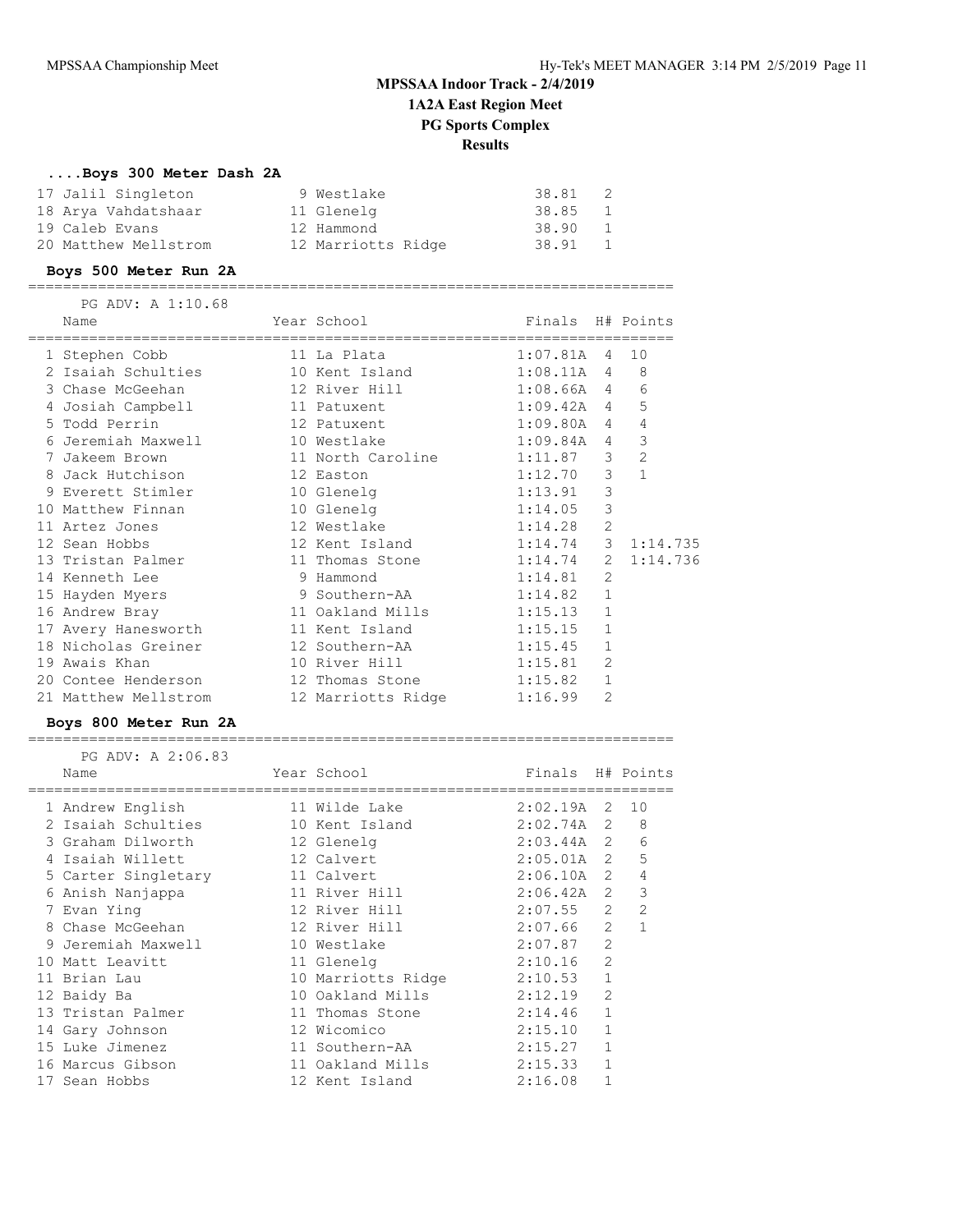### **....Boys 800 Meter Run 2A**

| 18 Anthony Gonzalez | 12 North Caroline | 2:18.46<br>1 |  |
|---------------------|-------------------|--------------|--|
| 19 Connor Nelson    | 11 Southern-AA    | 2:19.28<br>1 |  |
| 20 Contee Henderson | 12 Thomas Stone   | 2:19.41<br>1 |  |
| 21 Artez Jones      | 12 Westlake       | $2:23.11$ 2  |  |

#### **Boys 1600 Meter Run 2A**

==========================================================================

| PG ADV: A 4:43.11     |                            |                  |                |                |
|-----------------------|----------------------------|------------------|----------------|----------------|
| Name                  | Year School                | Finals H# Points |                |                |
| 1 Graham Dilworth     | 12 Glenelg                 | $4:30.22A$ 2     |                | 10             |
| 2 Anish Nanjappa      | 11 River Hill              | $4:34.61A$ 2     |                | 8              |
| 3 Andrew English      | 11 Wilde Lake              | 4:38.36A 2       |                | 6              |
| 4 Ben Aris            | 12 Calvert                 | $4:39.92A$ 2     |                | 5              |
| 5 Ryan Rose           | 11 River Hill              | $4:41.05A$ 2     |                | $\sqrt{4}$     |
| 6 Finn Walsh          | 10 Kent Island             | 4:43.48          | 2              | 3              |
| 7 William Christophel | 11 North Caroline          | 4:45.61          | 2              | $\overline{2}$ |
| 8 Rishi Shet          | 10 River Hill              | 4:45.97          | 2              | $\mathbf{1}$   |
| 9 Baidy Ba            | 10 Oakland Mills           | 4:46.55          | $\overline{2}$ |                |
| 10 Luke Jimenez       | 11 Southern-AA 4:51.81     |                  | 2              |                |
| 11 Logan Musumeci     | 10 Patuxent                | 4:56.29          | 2              |                |
| 12 Tyler Connolly     | 11 La Plata                | 5:03.28          | $\mathbf{1}$   |                |
| 13 Jack Pearse        | 11 Kent Island             | 5:06.74          | $\mathbf{1}$   |                |
| 14 Hayden Jackson     | 9 North Caroline 5:11.31   |                  | $\mathbf{1}$   |                |
| 15 Tristan Palmer     | 11 Thomas Stone            | 5:12.18          | $\mathbf{1}$   |                |
| 16 Dagmawi Samson     | 12 Marriotts Ridge 5:13.57 |                  | $\mathbf{1}$   |                |
| 17 Erick Acosta       | 9 Parkside<br>5:14.19      |                  | $\mathbf{1}$   |                |
| 18 Ethan Olmsted      | 12 La Plata                | 5:14.84          | 2              |                |
| 19 Zane Voelzk-Kilroy | 10 Easton                  | 5:14.88          | $\mathbf{1}$   |                |
| 20 Xavion Jones       | 12 Thomas Stone            | 5:16.58          | $\mathbf{1}$   |                |
| 21 Joseph Larson      | 10 Marriotts Ridge 5:16.93 |                  | $\mathbf{1}$   |                |
| 22 Connor McKee       | 9 Southern-AA              | 5:16.96          | 1              |                |

#### **Boys 3200 Meter Run 2A**

| PG ADV: A 10:25.22     |                    |                  |                |                |
|------------------------|--------------------|------------------|----------------|----------------|
| Name                   | Year School        | Finals H# Points |                |                |
| 1 Justin Diehl         | 12 Calvert         | $9:41.14A$ 2     |                | 10             |
| 2 Anish Nanjappa       | 11 River Hill      | 9:51.26A         | $\mathcal{L}$  | 8              |
| 3 William Tripp        | 11 Wilde Lake      | $10:18.43A$ 2    |                | 6              |
| 4 Finn Walsh           | 10 Kent Island     | 10:21.75A        | 2              | 5              |
| 5 Grayson Max Crockett | 10 Marriotts Ridge | 10:23.95A        | $\mathcal{L}$  | 4              |
| 6 Joshua Galindo       | 10 River Hill      | 10:30.78         | $\mathcal{L}$  | 3              |
| 7 Loqan Musumeci       | 10 Patuxent        | 10:32.66         | 2              | $\overline{2}$ |
| 8 Ryan Rose            | 11 River Hill      | 10:33.11         | $\mathcal{L}$  |                |
| 9 William Christophel  | 11 North Caroline  | 10:42.83         | $\mathcal{P}$  |                |
| 10 Jeffrey Malone      | 12 Calvert         | 10:48.86         | $\mathbf{1}$   |                |
| 11 Tyler Connolly      | 11 La Plata        | 10:50.16         | $\overline{2}$ |                |
| 12 David Salazar       | 11 Oakland Mills   | 10:50.51         | $\overline{2}$ |                |
| 13 Robert Stuetz       | 11 Parkside        | 11:00.00         | 1              |                |
| 14 Andrew Mayhew       | 10 Oakland Mills   | 11:08.31         | $\mathbf{1}$   |                |
| 15 Jackson Shiffer     | 11 Southern-AA     | 11:10.18         | 1              |                |
| 16 Evan Griffiths      | 11 Wilde Lake      | 11:11.63         |                |                |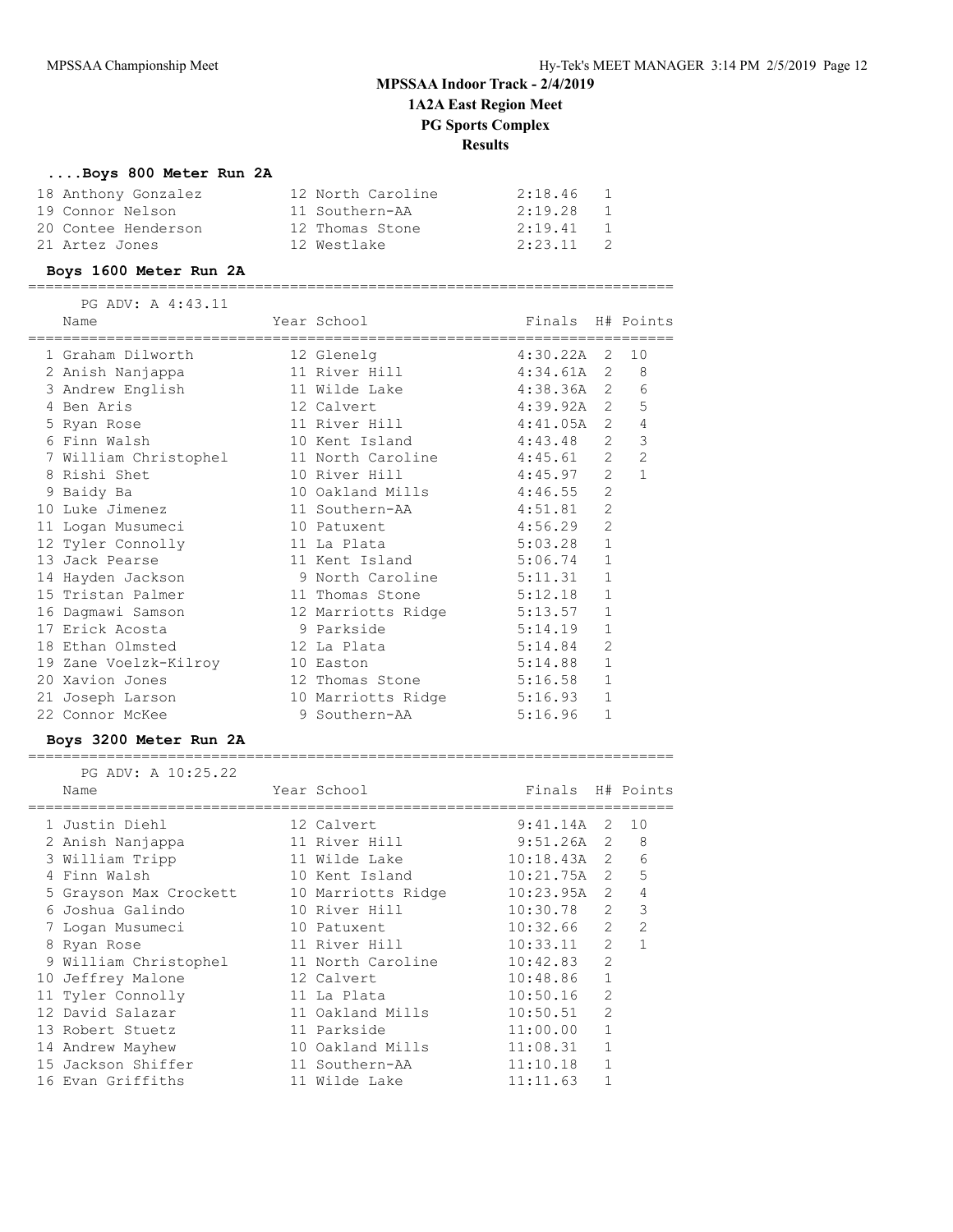### **....Boys 3200 Meter Run 2A**

| 17 Dagmawi Samson | 12 Marriotts Ridge | 11:22.53 | <sup>1</sup> |
|-------------------|--------------------|----------|--------------|
| 18 Hayden Jackson | 9 North Caroline   | 11:31.04 | 1            |
| 19 Jack Pearse    | 11 Kent Island     | 11:31.35 | $\mathbf{1}$ |
| 20 Gavin Lebrun   | 10 Marriotts Ridge | 11:53.31 | 1            |
| 21 Luke Adelman   | 10 Easton          | 11:53.45 | $\sim$ 1     |

#### **Boys 55 Meter Hurdles 2A**

#### **8 Advance: Top 1 Each Heat plus Next 5 Best Times**

===================================================================

| PG ADV: A 8.40          |                    |           |                |
|-------------------------|--------------------|-----------|----------------|
| Name                    | Year School        | Prelims   | H#             |
| Preliminaries           |                    |           |                |
|                         |                    |           |                |
| 1 Duane Kizer           | 12 Westlake        | A 7.810 3 |                |
| 2 Deon Breland          | 12 Oakland Mills   | A 8.13Q   | $\overline{1}$ |
| 3 Loick Amouzou         | 11 Hammond         | 8.54Q 2   |                |
| 4 David Strong          | 10 La Plata        | A 8.27q   | 1              |
| 5 Shymir Coakley        | 12 Parkside        | 8.67q     | 3              |
| 6 Erik Mechtel          | 11 River Hill      | $8.68q$ 3 |                |
| 7 Draven Quander        | 11 Calvert         | 8.72q     | 2              |
| 8 Jakeem Brown          | 11 North Caroline  | 9.02q     | $\mathbf{1}$   |
| 9 David George          | 12 Marriotts Ridge | 9.11      | $\overline{2}$ |
| 10 Robert Miller        | 10 Patuxent        | 9.25      | $\mathbf{1}$   |
| 11 Josh Whitaker        | 11 Oakland Mills   | 9.40      | 3              |
| 12 Isiah Rucker         | 10 Oakland Mills   | 9.46      | $\overline{2}$ |
| 13 Dustin Marshall      | 12 North Caroline  | 9.64      | $\mathcal{E}$  |
| 14 Ryan Gilman          | 12 Southern-AA     | 9.76      | $\overline{2}$ |
| 15 Nolan Dietrich       | 12 River Hill      | 9.96      | $\overline{2}$ |
| 16 Sean Kimble          | 9 North Caroline   | 10.09     | $\overline{2}$ |
| 17 Alexander Braisted   | 12 River Hill      | 10.21     | 3              |
| 18 Andy Le              | 11 Wicomico        | 10.41     | $\mathbf{1}$   |
| 19 Shamere Jenkins      | 10 Easton          | 10.47     | $\mathbf{1}$   |
| 20 Christian Ottey      | 10 Easton          | 10.48     | 2              |
| 21 Kendall Tisinger     | 11 Patuxent        | 10.51     | 3              |
| 22 Mathijs Goyen-Harvey | 9 Easton           | 11.41     | 3              |
| 23 Gavin Gross          | 10 Patuxent        | 12.01     | $\mathbf{1}$   |

#### **Boys 55 Meter Hurdles 2A**

| PG ADV: A 8.40<br>Finals Points<br>Year School<br>Name<br>1 Loick Amouzou<br>7.63A 10<br>11 Hammond<br>- 8<br>7.68A<br>2 Duane Kizer<br>12 Westlake<br>8.19A<br>6<br>12 Oakland Mills<br>3 Deon Breland<br>-5<br>8.36A<br>4 David Strong<br>10 La Plata<br>8.57<br>5 Erik Mechtel<br>11 River Hill<br>4<br>3<br>12 Parkside<br>8.98<br>6 Shymir Coakley<br>2<br>11 North Caroline<br>10.90<br>7 Jakeem Brown<br>walked around hurdle<br>11 Calvert<br>-- Draven Ouander<br>DO |  |  |  |  |
|-------------------------------------------------------------------------------------------------------------------------------------------------------------------------------------------------------------------------------------------------------------------------------------------------------------------------------------------------------------------------------------------------------------------------------------------------------------------------------|--|--|--|--|
| Finals                                                                                                                                                                                                                                                                                                                                                                                                                                                                        |  |  |  |  |
|                                                                                                                                                                                                                                                                                                                                                                                                                                                                               |  |  |  |  |
|                                                                                                                                                                                                                                                                                                                                                                                                                                                                               |  |  |  |  |
|                                                                                                                                                                                                                                                                                                                                                                                                                                                                               |  |  |  |  |
|                                                                                                                                                                                                                                                                                                                                                                                                                                                                               |  |  |  |  |
|                                                                                                                                                                                                                                                                                                                                                                                                                                                                               |  |  |  |  |
|                                                                                                                                                                                                                                                                                                                                                                                                                                                                               |  |  |  |  |
|                                                                                                                                                                                                                                                                                                                                                                                                                                                                               |  |  |  |  |
|                                                                                                                                                                                                                                                                                                                                                                                                                                                                               |  |  |  |  |
|                                                                                                                                                                                                                                                                                                                                                                                                                                                                               |  |  |  |  |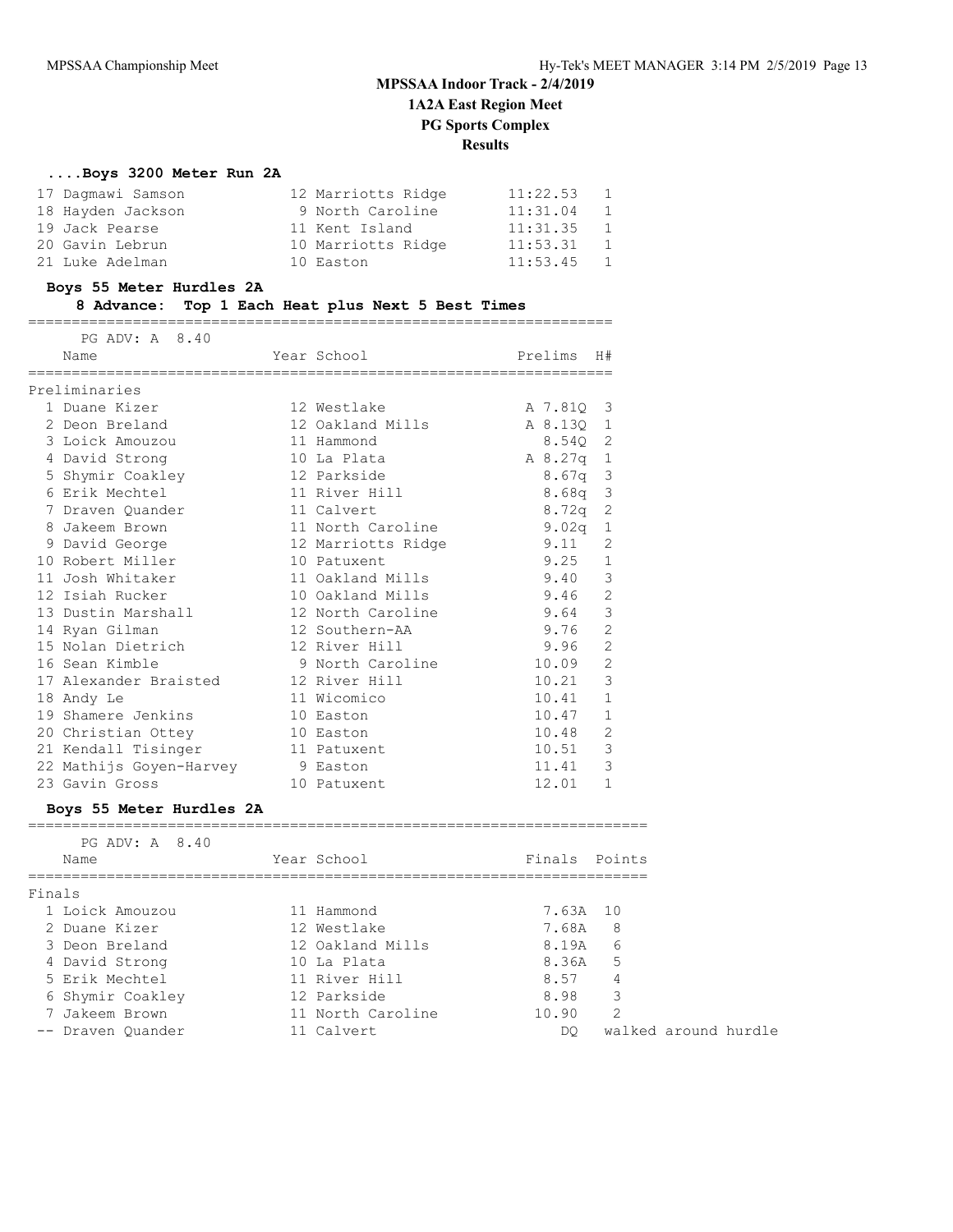**1A2A East Region Meet**

**PG Sports Complex**

**Results**

==========================================================================

### **Boys 4x200 Meter Relay 2A**

| PG ADV: A 1:37.45<br>School                     |                     | Finals H# Points                       |   |    |
|-------------------------------------------------|---------------------|----------------------------------------|---|----|
| 1 Oakland Mills                                 | =================== | $1:33.04A$ 3                           |   | 10 |
| 1) Christopher Evans 11                         |                     | 2) Rafi Cason 12                       |   |    |
| 3) Jahiem Turner 11                             |                     | 4) Deon Breland 12                     |   |    |
| 2 Hammond                                       |                     | $1:33.48A$ 3                           |   | 8  |
| 1) Ronald Sample 10                             |                     | 2) Damon Brockenberry 12               |   |    |
| 3) jaylen Knight 12                             |                     | 4) Loick Amouzou 11                    |   |    |
| 3 Westlake                                      |                     | $1:34.56A$ 3                           |   | 6  |
| 1) Jalil Singleton 9                            |                     | 2) Caleb Caine 12                      |   |    |
| 3) Duane Kizer 12                               |                     | 4) Luquay Washington 12                |   |    |
| 4 Wicomico                                      |                     | 1:35.68A                               | 3 | 5  |
| 1) Caleb Goslee 12                              |                     | 2) Steve Tius 11                       |   |    |
| 3) Neil Patterson 11                            |                     | 4) Wilensky Joseph 11                  |   |    |
| 5 Easton                                        |                     | 1:35.85A                               | 2 | 4  |
| 1) Tah Jay Jenkins 11                           |                     | 2) Darrin Moon 12                      |   |    |
| 3) Ucheyah Aguoru 12                            |                     | 4) Trent Weems 12                      |   |    |
| 6 Patuxent                                      |                     | 1:36.59A 2                             |   | 3  |
| 1) Todd Perrin 12                               |                     | 2) Josiah Campbell 11                  |   |    |
| 3) Noah Gill 9                                  |                     | 4) Harvil Jenkins 12                   |   |    |
| 7 Parkside                                      |                     | 1:37.83                                | 2 | 2  |
| 1) Dylan Mezick 11                              |                     | 2) Devian White 11                     |   |    |
| 3) Travis Waters 10<br>8 River Hill             |                     | 4) Logan Church 11<br>1:38.77          | 2 | 1  |
|                                                 |                     |                                        |   |    |
| 1) William Amankwah 11<br>3) Andrew Horrocks 12 |                     | 2) Austin Weltz 11<br>4) Jeffrey Du 11 |   |    |
| 9 Kent Island                                   |                     | 1:40.64                                | 1 |    |
| 1) Maddox Tinjum 10                             |                     | 2) Alex Weese 12                       |   |    |
| 3) Styles Wilson 12                             |                     | 4) Kenny Guyton 11                     |   |    |
| 10 Calvert                                      |                     | 1:41.06                                | 2 |    |
| 1) Marcquan Fenwick-Davis 12                    |                     | 2) Michael Green 12                    |   |    |
| 3) Draven Quander 11                            |                     | 4) Justin Diehl 12                     |   |    |
| 11 La Plata                                     |                     | 1:41.73                                | 3 |    |
| 1) Stephen Cobb 11                              |                     | 2) Taylun Sanders 11                   |   |    |
| 3) Javon Draft 10                               |                     | 4) Niclaus Marbley 11                  |   |    |
| 12 Thomas Stone                                 |                     | 1:43.88                                | 1 |    |
| 1) Joshua Robertson 12                          |                     | 2) Moises Ayala 9                      |   |    |
| 3) Steven Rose 10                               |                     | 4) Contee Henderson 12                 |   |    |
| 13 Marriotts Ridge                              |                     | 1:44.01                                | 2 |    |
| 1) David Cerkovnik 10                           |                     | 2) Matthew Mellstrom 12                |   |    |
| 3) Nolan Walchko 11                             |                     | 4) Alex Steadman 11                    |   |    |
| 14 North Caroline                               |                     | 1:47.71                                | 1 |    |
| 1) Jordan Figueroa 11                           |                     | 2) Keith Ostrander 11                  |   |    |
| 3) Dustin Marshall 12                           |                     | 4) Ronald Murray 10                    |   |    |
| -- Wilde Lake                                   |                     | DNF                                    | 3 |    |
| 1) Geoffrey Lecky 12                            |                     | 2) Daniel Oppong 12                    |   |    |
| 3) Jim Nwalal 12                                |                     | 4) Jackson Pittman 12                  |   |    |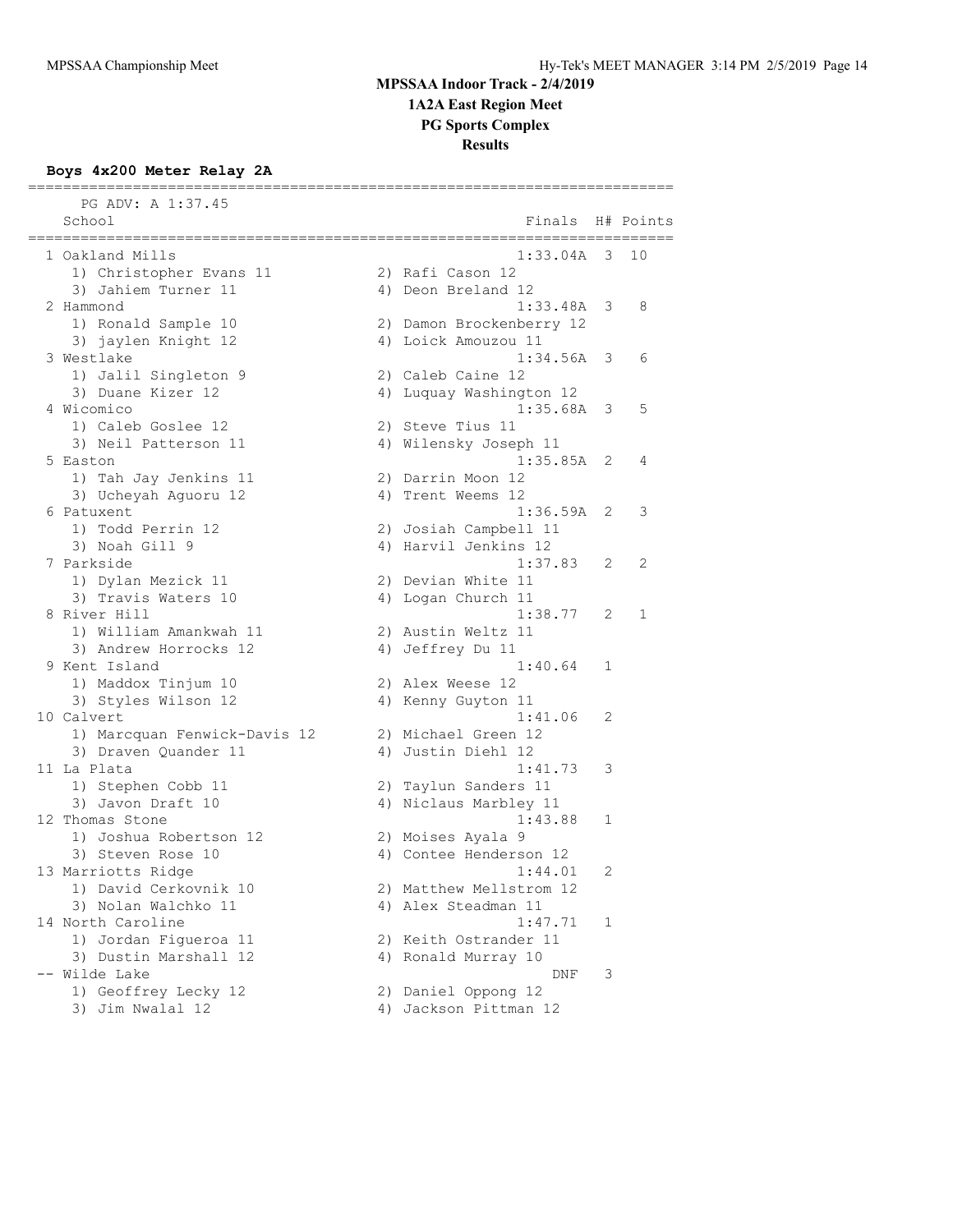**1A2A East Region Meet**

**PG Sports Complex**

**Results**

### **Boys 4x400 Meter Relay 2A**

| PG ADV: A 3:40.82<br>School                                         | Finals                             |   | H# Points         |
|---------------------------------------------------------------------|------------------------------------|---|-------------------|
| ===================<br>=========================<br>1 Oakland Mills | ======================<br>3:32.49A | 3 | - 10              |
| 1) Javier Relf 12                                                   | 2) Rafi Cason 12                   |   |                   |
| 3) Jahiem Turner 11                                                 | 4) Deon Breland 12                 |   |                   |
| 2 Westlake                                                          | $3:34.88A$ 3                       |   | 8                 |
| 1) Trent Woodfork 11                                                | 2) Jeremiah Maxwell 10             |   |                   |
| 3) Jalil Singleton 9                                                | 4) Duane Kizer 12                  |   |                   |
| 3 Patuxent                                                          | 3:41.15                            | 3 | 6                 |
| 1) Ashton Thompson 12                                               | 2) Todd Perrin 12                  |   |                   |
| 3) Logan Musumeci 10                                                | 4) Josiah Campbell 11              |   |                   |
| 4 Wicomico                                                          | 3:41.16                            | 3 | 5                 |
| 1) Geoff Point-Du-Jour 10                                           | 2) Caleb Goslee 12                 |   |                   |
| 3) Steve Tius 11                                                    | 4) Neil Patterson 11               |   |                   |
| 5 River Hill                                                        | 3:43.47                            | 2 | 4                 |
| 1) Anish Nanjappa 11                                                | 2) Awais Khan 10                   |   |                   |
| 3) Rishi Shet 10                                                    | 4) Chase McGeehan 12               |   |                   |
| 6 Kent Island                                                       | 3:43.55                            | 3 | 3                 |
| 1) Sean Hobbs 12                                                    | 2) Avery Hanesworth 11             |   |                   |
| 3) Maddox Tinjum 10                                                 | 4) Alex Weese 12                   |   |                   |
| 7 Glenelg                                                           | 3:43.57                            | 2 | 2                 |
| 1) Matt Leavitt 11                                                  | 2) Everett Stimler 10              |   |                   |
| 3) Arya Vahdatshaar 11                                              | 4) Matthew Finnan 10               |   |                   |
| 8 Parkside                                                          | 3:44.32                            | 2 | 1                 |
| 1) Logan Church 11                                                  | 2) Travis Waters 10                |   |                   |
| 3) Shymir Coakley 12                                                | 4) Dylan Mezick 11                 |   |                   |
| 9 Southern-AA                                                       | 3:48.74                            | 2 |                   |
| 1) Ryley O'Dell 12                                                  | 2) Nicholas Greiner 12             |   |                   |
| 3) Hayden Myers 9                                                   | 4) Luke Jimenez 11                 |   |                   |
| 10 Wilde Lake                                                       | 3:49.53                            | 1 |                   |
| 1) Geoffrey Lecky 12                                                | 2) Daniel Oppong 12                |   |                   |
| 3) Nazeer England 10                                                | 4) Andrew English 11               |   |                   |
| 11 North Caroline                                                   | 3:51.50                            | 1 |                   |
| 1) Jakeem Brown 11                                                  | 2) Hayden Jackson 9                |   |                   |
| 3) Kyle Haufman 9                                                   | 4) William Christophel 11          |   |                   |
| 12 Marriotts Ridge                                                  | 3:53.85                            | 1 |                   |
| 1) Nolan Walchko 11                                                 | 2) Alex Steadman 11                |   |                   |
| 3) Matthew Mellstrom 12                                             | 4) David Cerkovnik 10              |   |                   |
| 13 Easton                                                           | 3:54.35                            | 1 |                   |
| 1) Henry Brady 11                                                   | 2) Braden Fink 11                  |   |                   |
| 3) Zane Voelzk-Kilroy 10                                            | 4) Jack Hutchison 12               |   |                   |
| 14 La Plata                                                         | 4:11.02                            | 2 |                   |
| 1) David Strong 10                                                  | 2) Niclaus Marbley 11              |   |                   |
| 3) Ethan Olmsted 12                                                 | 4) Tyler Connolly 11               |   |                   |
| -- Hammond                                                          | DQ.                                | 3 | leg 4 threw baton |
| 1) Ronald Sample 10                                                 | 2) Loick Amouzou 11                |   |                   |
| 3) Nathaniel Lamb 9                                                 | 4) Damon Brockenberry 12           |   |                   |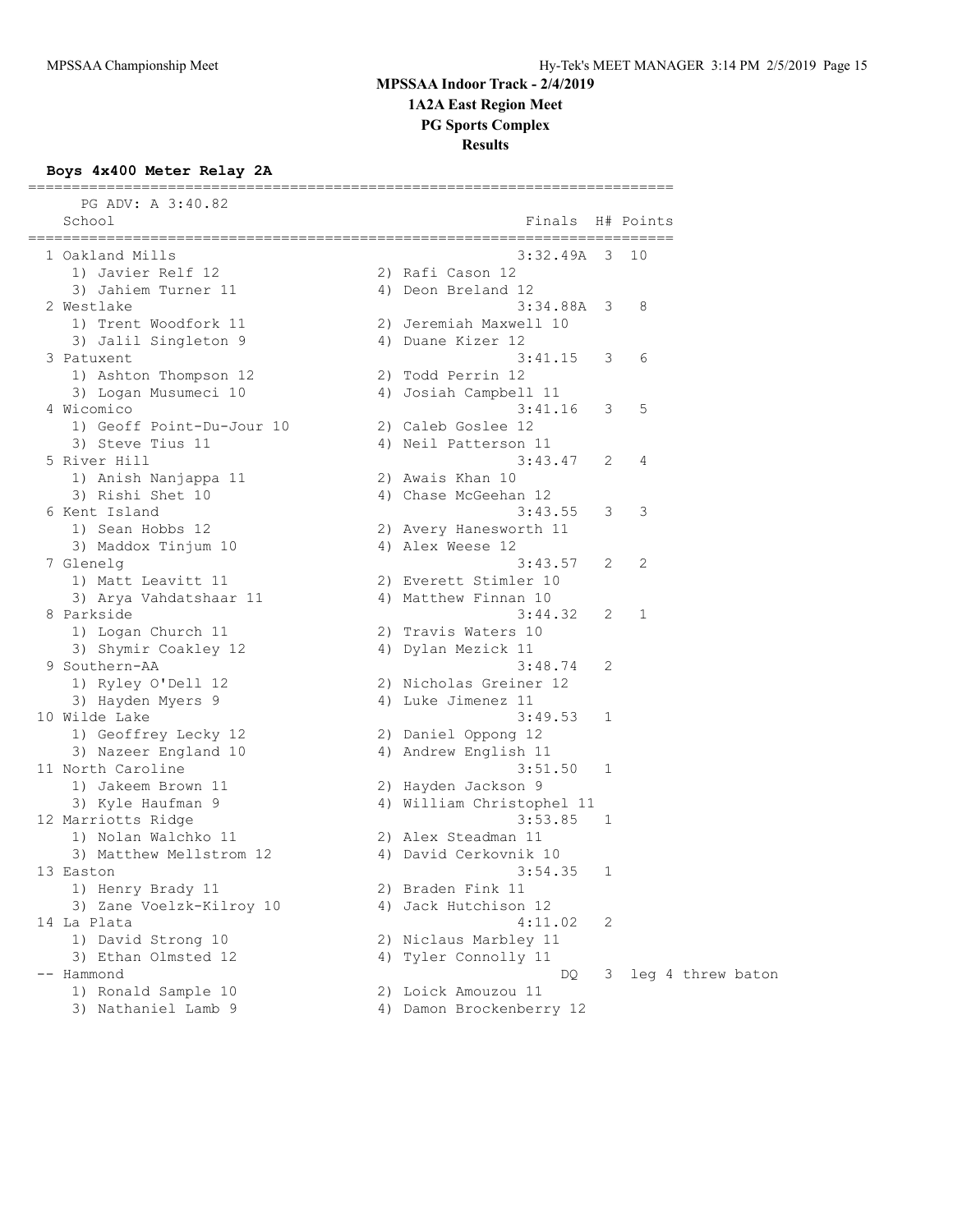### **MPSSAA Indoor Track - 2/4/2019 1A2A East Region Meet**

**PG Sports Complex**

**Results**

#### **Boys 4x800 Meter Relay 2A**

| PG ADV: A 8:48.94<br>School                 | Finals Points                            |    |
|---------------------------------------------|------------------------------------------|----|
| ==========<br>1 Calvert                     | 8:23.47A                                 | 10 |
| 1) Ben Aris 12                              | 2) Justin Diehl 12                       |    |
| 3) Carter Singletary 11                     | 4) Isaiah Willett 12                     |    |
| 2 Kent Island                               | 8:42.10A                                 | 8  |
| 1) Avery Hanesworth 11                      | 2) Sean Hobbs 12                         |    |
| 3) Isaiah Schulties 10                      | 4) Finn Walsh 10                         |    |
| 3 River Hill                                | 8:44.54A                                 | 6  |
| 1) Darren McGowan 11                        | 2) Joshua Galindo 10                     |    |
| 3) Luke Meininger 12                        | 4) Evan Ying 12                          |    |
| 4 North Caroline                            | 8:44.59A                                 | 5  |
| 1) Hayden Jackson 9                         | 2) Jakeem Brown 11                       |    |
| 3) Anthony Gonzalez 12                      | 4) William Christophel 11                |    |
| 5 Glenelg                                   | 9:03.67                                  | 4  |
| 1) Matthew Finnan 10                        | 2) Everett Stimler 10                    |    |
| 3) Jackson Stepherson 12                    | 4) Matt Leavitt 11                       |    |
| 6 Parkside                                  | 9:12.49                                  | 3  |
| 1) Logan Church 11                          | 2) Robert Stuetz 11                      |    |
| 3) Erick Acosta 9                           | 4) Dylan Mezick 11                       |    |
| 7 Easton                                    | 9:13.55                                  | 2  |
| 1) Henry Brady 11                           | 2) Braden Fink 11                        |    |
| 3) Luke Adelman 10                          | 4) Jack Hutchison 12                     |    |
| 8 Marriotts Ridge                           | 9:22.96                                  | 1  |
| 1) Grayson Max Crockett 10                  | 2) Joseph Larson 10                      |    |
| 3) Gavin Lebrun 10                          | 4) Nolan Walchko 11                      |    |
| 9 Oakland Mills                             | 9:27.44                                  |    |
| 1) Andrew Mayhew 10                         | 2) Marcus Gibson 11                      |    |
| 3) David Salazar 11<br>10 Hammond           | 4) Andrew Bray 11<br>9:42.09             |    |
|                                             |                                          |    |
| 1) Tommy Dowdall 12<br>3) Charles Bierce 10 | 2) Joshua Speich 9<br>4) Julien Basso 10 |    |
| 11 La Plata                                 | 9:55.23                                  |    |
| 1) Ricco Deal jr 9                          | 2) Tyler Connolly 11                     |    |
| 3) Camilo Frost Garcia 9                    | 4) Ethan Olmsted 12                      |    |
| 12 Wicomico                                 | 9:55.48                                  |    |
| 1) Gary Johnson 12                          | 2) Chris Killian 9                       |    |
| 3) Mason Larney 11                          | 4) Cameron Reddick 10                    |    |
| 13 Southern-AA                              | 9:55.54                                  |    |
| 1) Connor Nelson 11                         | 2) Joe Wyvill 11                         |    |
| 3) Collin Burke 11                          | 4) Jacob Voorhees 10                     |    |
| 14 Wilde Lake                               | 10:03.87                                 |    |
| 1) Griffin Gundersen 11                     | 2) Joseph Withee 10                      |    |
| 3) Alex Manney                              | 4) Connor Tucker 10                      |    |
|                                             |                                          |    |

#### **Boys High Jump 2A**

======================================================================= PG ADV: A 5-09 Name **Year School** Finals Points ======================================================================= 1 Michael Harmon 12 Parkside 5-05 5-07 5-09 5-11 6-01 P P O O XXX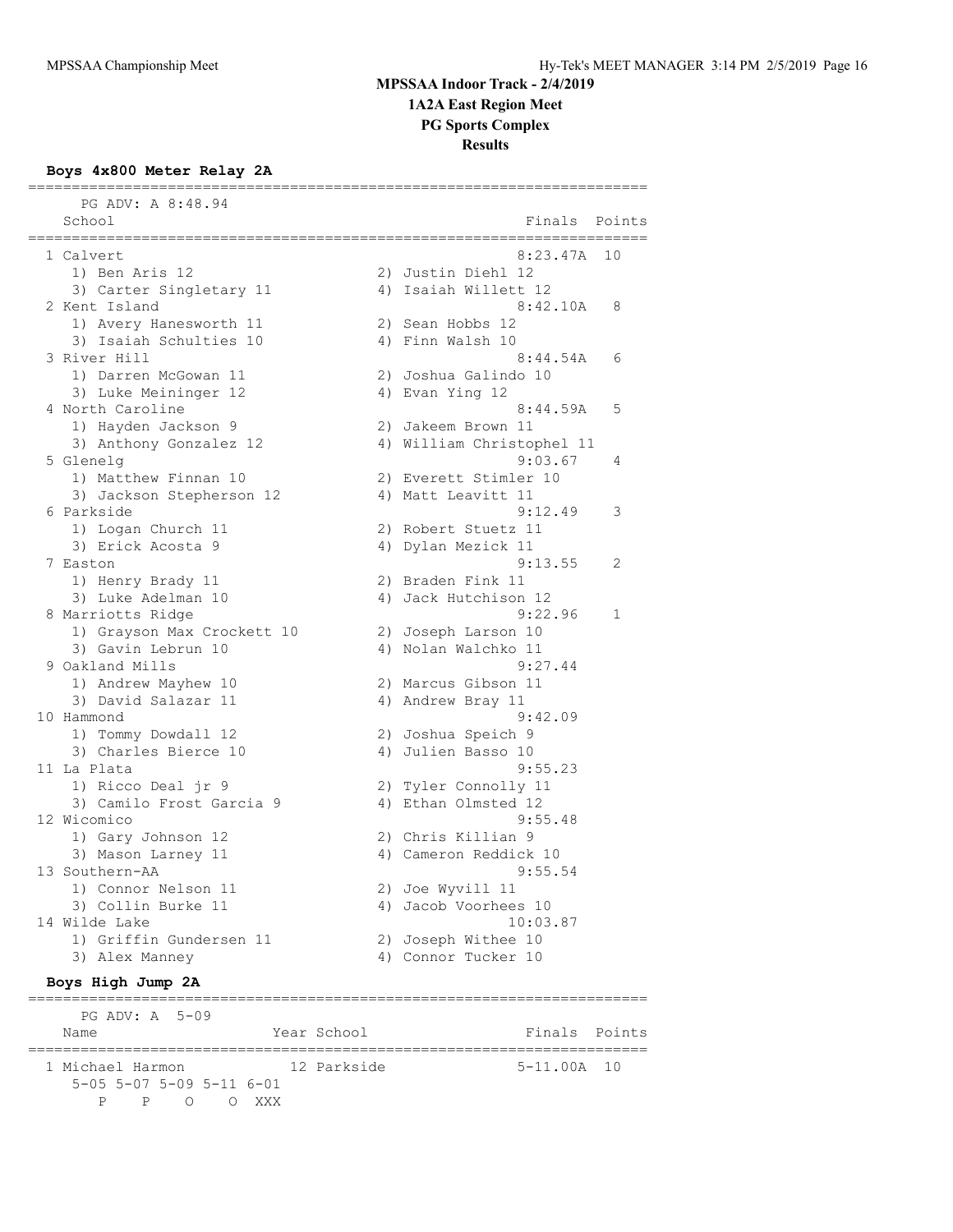**1A2A East Region Meet**

### **PG Sports Complex**

**Results**

| Boys High Jump 2A                                |                                |                   |             |
|--------------------------------------------------|--------------------------------|-------------------|-------------|
| 2 Eugene Ward                                    | 12 Patuxent                    | $5 - 11.00A$ 8    |             |
| $5-05$ $5-07$ $5-09$ $5-11$ $6-01$               |                                |                   |             |
| O XO O XXO XXX                                   |                                |                   |             |
| 3 Caleb Caine                                    | 12 Westlake                    | 5-09.00A 5.50     |             |
| $5 - 05$ $5 - 07$ $5 - 09$ $5 - 11$<br>0 0 0 XXX |                                |                   |             |
| 3 Styles Wilson                                  | 12 Kent Island                 | 5-09.00A 5.50     |             |
| $5-05$ $5-07$ $5-09$ $5-11$                      |                                |                   |             |
| O O O XXX                                        |                                |                   |             |
| 5 Geoff Point-Du-Jour                            | 10 Wicomico                    | $5 - 09.00A$ 3.50 |             |
| $5 - 05$ $5 - 07$ $5 - 09$ $5 - 11$              |                                |                   |             |
| O XO O XXX                                       |                                |                   |             |
| 5 Alex Kohn                                      | 11 Oakland Mills 5-09.00A 3.50 |                   |             |
| $5 - 05$ $5 - 07$ $5 - 09$ $5 - 11$              |                                |                   |             |
| XO O O XXX                                       |                                |                   |             |
| 7 Steve Tius                                     | 11 Wicomico                    | 5-09.00A          | 2           |
| $5 - 05$ $5 - 07$ $5 - 09$ $5 - 11$              |                                |                   |             |
| O O XO XXX                                       |                                |                   |             |
| 8 Javier Relf                                    | 12 Oakland Mills               | $5-09.00A$        | $\mathbf 1$ |
| $5 - 05$ $5 - 07$ $5 - 09$ $5 - 11$              |                                |                   |             |
| O OXXOXXX<br>9 Kenny Guyton                      | 11 Kent Island                 | $5 - 05.00$       |             |
| $5 - 05$ $5 - 07$                                |                                |                   |             |
| O XXX                                            |                                |                   |             |
| -- Chris Butler                                  | 10 Patuxent                    | NH.               |             |
| $5 - 05$                                         |                                |                   |             |
| XXX                                              |                                |                   |             |
| -- Erik Mechtel                                  | 11 River Hill                  | NH.               |             |
| $5 - 09$                                         |                                |                   |             |
| XXX                                              |                                |                   |             |
| -- Thomas Maloney                                | 12 River Hill                  | NH.               |             |
| $5 - 05$                                         |                                |                   |             |
| XXX                                              |                                |                   |             |
| -- Dustin Marshall                               | 12 North Caroline              | NH                |             |
| $5 - 05$<br>XXX                                  |                                |                   |             |
| -- Connor Leard                                  | 11 Glenelg                     | NH                |             |
| $5 - 05$                                         |                                |                   |             |
| XXX                                              |                                |                   |             |
| - Jordan Figueroa                                | 11 North Caroline              | ΝH                |             |
| $5 - 05$                                         |                                |                   |             |
| XXX                                              |                                |                   |             |
| Taylun Sanders                                   | 11 La Plata                    | ΝH                |             |
| $5 - 05$                                         |                                |                   |             |
| XXX                                              |                                |                   |             |
| Niclaus Marbley                                  | 11 La Plata                    | ΝH                |             |
| $5 - 05$                                         |                                |                   |             |
| XXX                                              |                                |                   |             |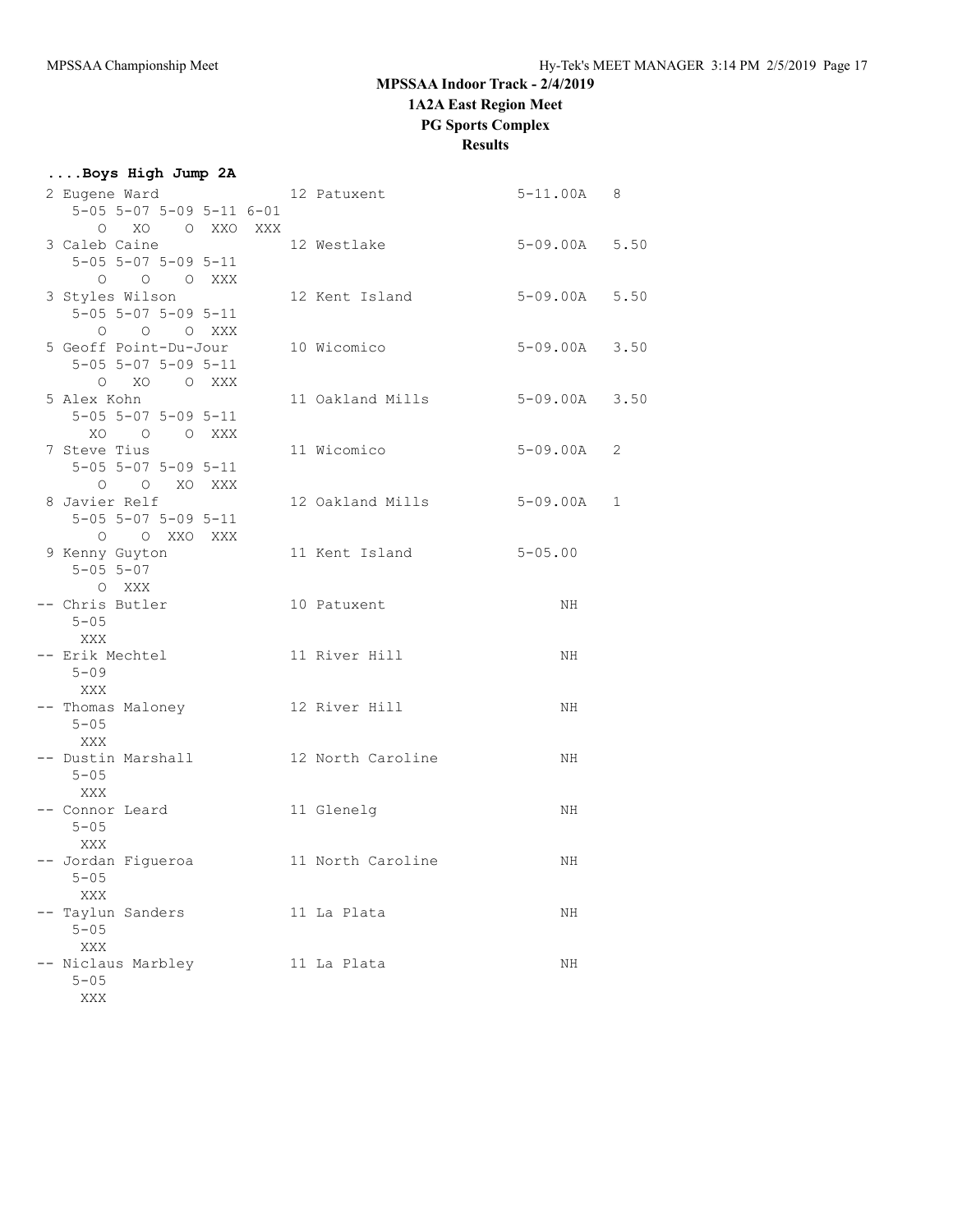### **Boys Pole Vault 2A**

| PG ADV: A 10-09                  | ======= |                                                          |                 |              |
|----------------------------------|---------|----------------------------------------------------------|-----------------|--------------|
| Name                             |         | Year School                                              | Finals Points   |              |
|                                  |         |                                                          |                 |              |
|                                  |         | 1 Jackson Pittman 12 Wilde Lake 11-06.00A 10             |                 |              |
|                                  |         | 8-06 9-00 9-06 10-00 10-06 10-09 11-00 11-03 11-06 11-09 |                 |              |
|                                  |         | P P P O XO O O XO O XXX                                  |                 |              |
|                                  |         | 2 Jordan Figueroa 11 North Caroline 11-06.00A 8          |                 |              |
|                                  |         | 8-06 9-00 9-06 10-00 10-06 10-09 11-00 11-03 11-06 11-09 |                 |              |
|                                  |         |                                                          |                 |              |
| 3 Caleb Mason                    |         | 12 Wicomico                                              | $11 - 00.00A$ 6 |              |
|                                  |         | $8-06$ 9-00 9-06 10-00 10-06 10-09 11-00 11-03           |                 |              |
|                                  |         | P P P O XXO O XXO XXX                                    |                 |              |
| 4 Caden Getek                    |         | 11 Kent Island                                           | 10-09.00A       | 5            |
|                                  |         | 8-06 9-00 9-06 10-00 10-06 10-09 11-00                   |                 |              |
|                                  |         | P P O XO XXO XXO XXX                                     |                 |              |
|                                  |         | 5 Thomas McCoy 10 Wilde Lake                             | $10 - 06.00$    | 4            |
| 8-06 9-00 9-06 10-00 10-06 10-09 |         |                                                          |                 |              |
|                                  |         | O O O O XXO XXX                                          |                 |              |
|                                  |         | 6 Andrew Horrocks 12 River Hill 9-06.00                  |                 |              |
|                                  |         |                                                          |                 | 3            |
| $8 - 06$ 9-00 9-06 10-00         |         |                                                          |                 |              |
| XXO O O XXX                      |         |                                                          |                 |              |
| 7 Andy Purvis                    |         | 10 Southern-AA 9-00.00                                   |                 | $\mathbf 1$  |
| $8 - 069 - 009 - 06$             |         |                                                          |                 |              |
| O O XXX                          |         |                                                          |                 |              |
| 7 Colin Parsons                  |         | 11 Queen Anne's 9-00.00                                  |                 | $\mathbf{1}$ |
| $8 - 069 - 009 - 06$             |         |                                                          |                 |              |
| O O XXX                          |         |                                                          |                 |              |
| 7 McLain Mogel                   |         | 10 Kent Island                                           | $9 - 00.00$     | $\mathbf{1}$ |
| $8 - 069 - 009 - 06$             |         |                                                          |                 |              |
| $O$ $O$ $X$                      |         |                                                          |                 |              |
| 10 Teiji Schoyen                 |         | 10 Parkside                                              | $9 - 00.00$     |              |
| $8 - 069 - 009 - 06$             |         |                                                          |                 |              |
| XO XO XXX                        |         |                                                          |                 |              |
| 11 JB Brown                      |         | 10 North Caroline 9-00.00                                |                 |              |
| $8 - 069 - 009 - 06$             |         |                                                          |                 |              |
| XXO XXO XXX                      |         |                                                          |                 |              |
| -- Zach Fegley                   |         | 10 Southern-AA                                           | NH              |              |
| $8 - 06$                         |         |                                                          |                 |              |
| XXX                              |         |                                                          |                 |              |
|                                  |         | -- Ariel Alvarenga b 9 Kent Island                       | NH              |              |
| $8 - 06$                         |         |                                                          |                 |              |
| XXX                              |         |                                                          |                 |              |
| -- Jack Davey                    |         | 10 Parkside                                              | NH              |              |
| $8 - 06$                         |         |                                                          |                 |              |
| XXX                              |         |                                                          |                 |              |
| -- Jackson Shiffer               |         | 11 Southern-AA                                           | NH              |              |
| $8 - 06$                         |         |                                                          |                 |              |
| XXX                              |         |                                                          |                 |              |
| -- Dustin Marshall               |         | 12 North Caroline                                        | NH              |              |
| $8 - 069 - 009 - 06$             |         |                                                          |                 |              |
| P P XXX                          |         |                                                          |                 |              |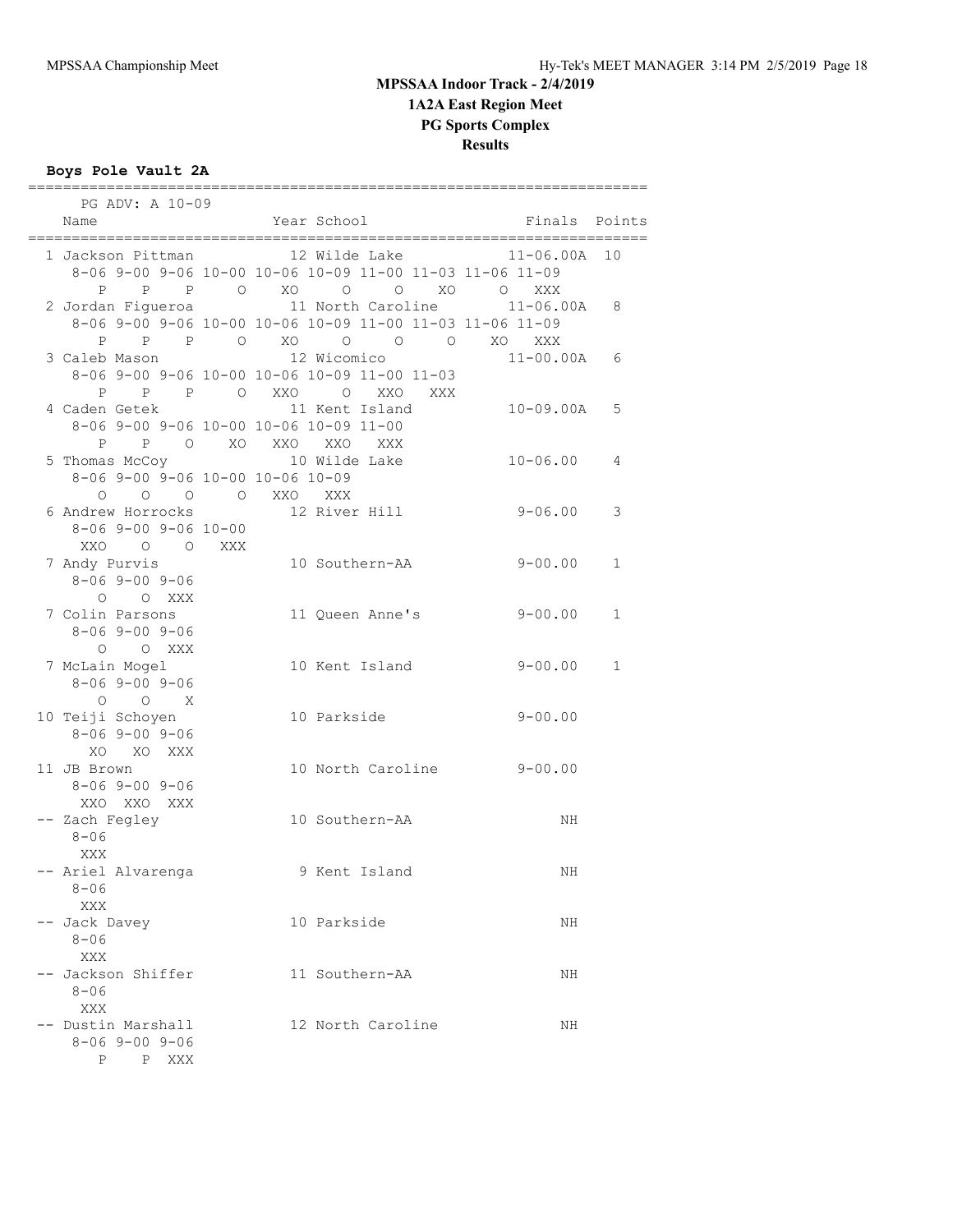**Boys Shot Put 2A**

| A R 2008<br>Year School Mear School Finals Points<br>Name                                                         |                |  |
|-------------------------------------------------------------------------------------------------------------------|----------------|--|
| 1 Branden Jaski 11 Kent Island 45-07.75A 10<br>42-06.50 42-05.50 42-01 42-03.25 43-00.50 45-07.75                 |                |  |
| 2 Elias Prieto 11 Calvert 44-04.50A 8<br>FOUL 39-10.50 44-04.50 42-08 FOUL 41-11                                  |                |  |
| 3 Jordan Lopez 11 La Plata 41-00.75 6<br>38-05.50 39-04 41-00.75 40-01 40-02 38-09                                |                |  |
| 4 Tyler Kintop 12 Kent Island 40-08.75 5<br>40-08.75 38-08 FOUL 37-09 38-08 39-10.75                              |                |  |
| 5 Noah Jackson 11 Hammond 39-04.50 4<br>35-06.50 36-02.75 39-04.50 FOUL 37-02 38-09.25                            |                |  |
| 6 Luquay Washington 12 Westlake<br>$34-05.50$ $34-00$ $34-01.50$ $4-01$ $34-04.50$ $36-11$                        | $36 - 11.00$ 3 |  |
| 7 Charles Perkins 11 Westlake 35-08.50 2<br>34-07.50 35-05.50 34-10.50 32-11.50 35-08.50 33-02.50                 |                |  |
| 8 Kajuan Neale 11 La Plata 11 A 34-05.00 1<br>$30-09.50$ $34-01.50$ $34-03.50$ $32-05$ $34-05$ $31-10$            |                |  |
| 9 Luis Tello-Teles 12 Wicomico 34-03.00<br>FOUL 34-03 30-07.50 32-05.50 FOUL 31-02                                |                |  |
| 10 Abraham Homes<br>$34-02.00$<br>$34-00.25$<br>$34-00.25$<br>$34-00.25$<br>$34-02.00$<br>34-00.25 34-02 33-11.75 |                |  |
| 11 Daniel Guerrero-Martin 11 Glenelg 33-00.50<br>31-08.25 32-11.75 33-00.50                                       |                |  |
| 31-08.25 32-11.75 33-00.50<br>12 Yoel Ged 11 Wilde Lake 33-00.00                                                  |                |  |
| 13 Alex Lee<br>$32-09$ $31-09.50$ x                                                                               |                |  |
| 14 Oluwatobi Folorunso 11 River Hill 31-08.50<br>$31 - 08.50$ 29-01.50                                            |                |  |
| 15 Christian Anderson 9 Kent Island<br>$31 - 00$ $30 - 11.25$                                                     | $31 - 00.00$   |  |
| 16 Alexander Braisted 12 River Hill<br>29-07 29-01.25 29-10                                                       | $29 - 10.00$   |  |
| 17 Wilensky Joseph 11 Wicomico<br>26-00.75 29-09                                                                  | $29 - 09.00$   |  |
| 11 Wicomico 29-08.50<br>18 Evan Wilson<br>29-08.50 29-02.50 28-05                                                 |                |  |
| 11 Oakland Mills 29-05.75<br>19 Yaro Bolden<br>26-03.75 27-06.25 29-05.75                                         |                |  |
| 20 Bradley Hoffman<br>11 River Hill<br>26-00.50 29-00 27-04.50                                                    | $29 - 00.00$   |  |
| 21 Logan Bailliff<br>12 Easton<br>28-04.50 28-06.25 26-06.50                                                      | $28 - 06.25$   |  |
| 22 Toyosi Abu<br>11 Glenelg<br>$22 - 03$ $23 - 02$                                                                | $23 - 02.00$   |  |

=======================================================================

========================================================================================= 1) Frederick Douglass-PG 120.50 2) Largo 63 3) Henry E. Lackey 58.50 4) Cambridge-South Dorcheste 58 5) Maurice J. McDonough 44 6) Friendly 39 7) Snow Hill 27 7) Surrattsville 27